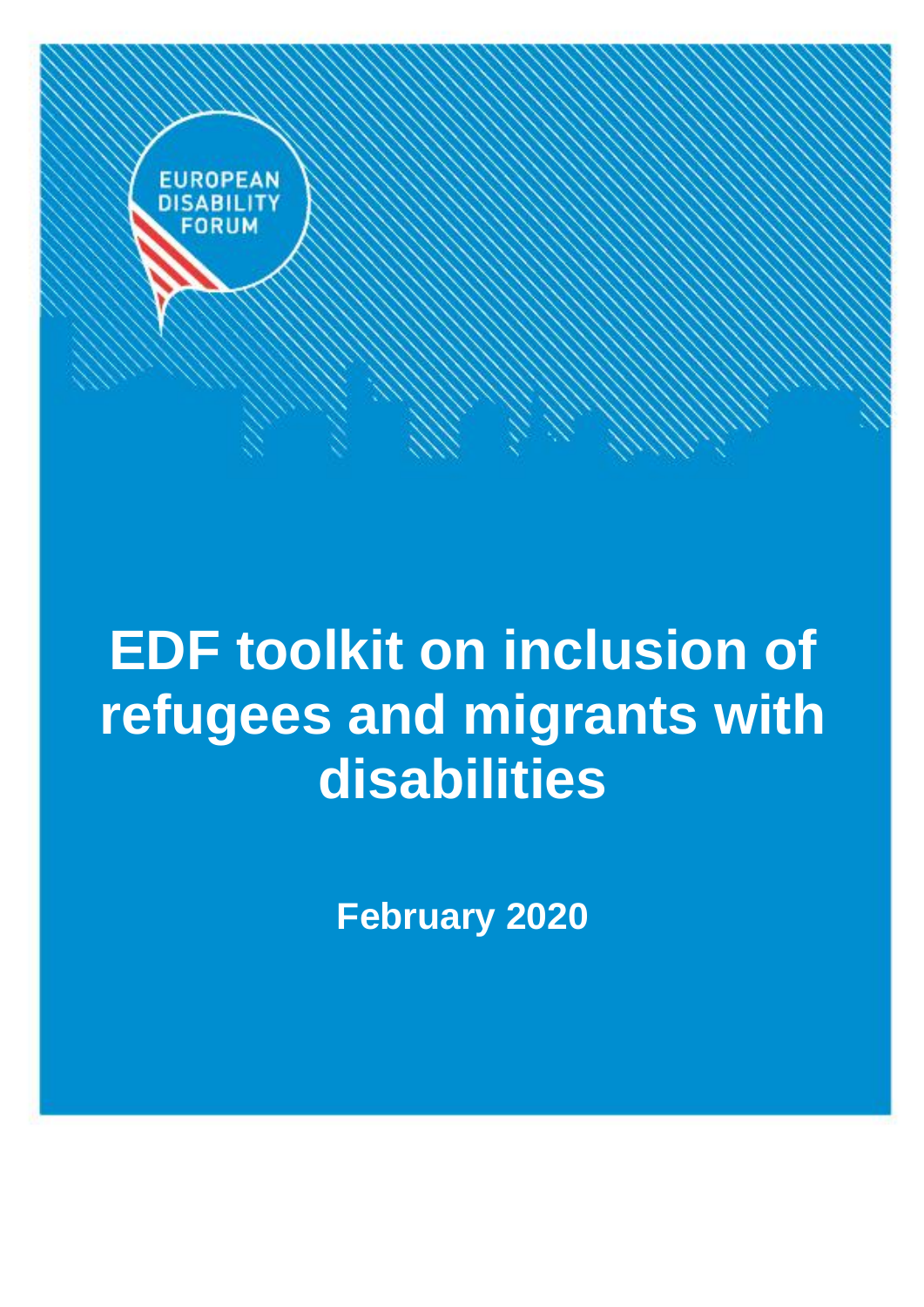Author: An-Sofie Leenknecht Editors: Catherine Naughton, Marine Uldry, Marion Steff and Naomi Mabita Design editor: André Felix

This toolkit has been developed by the European Disability Forum with the input from its members and e-mail expert group on refugees with disabilities. We would like to thank in particular the National Confederation of Disabled People Greece (ESAEA), European Network of Independent Living (ENIL) and its Swedish member the Independent Living Institute Stockholm, the European Union of the Deaf (EUD), the Italian Disability Forum (FID), the Dutch Network for People with Disabilities or Chronic Illness Ieder-in, the European Association of Service Providers for Persons with Disabilities (EASPD) and the partner organisations in the AMiD project, the International Disability Alliance (IDA), the Pacific Disability Forum (PDF), Nujeen Mustafa and the disability team at the United Nations Refugee Agency (UNHCR) for their contributions.



Avenue des Arts 7-8 1210 Brussels - Belgium tel +32 2 282 46 00 fax +32 2 282 46 09 info@edf-feph.org **www.edf-feph.org** Twitter: @MyEDF

Any questions or feedback - contact us by email at **[info@edf](mailto:info@edf-feph.org)[feph.org](mailto:info@edf-feph.org)** and **Ansofie.Leenknecht@edf-feph.org**.



Funded by<br>the European Union This report was co-funded by the European Union's Rights, Equality

and Citizenship Programme. The European Union was not involved in the preparation and publication of this report. The European Disability Forum recognises that the opinions expressed do not necessarily reflect the position of the European Union.

Tel +32 2 329 00 59 Fax+32 2 329 00 59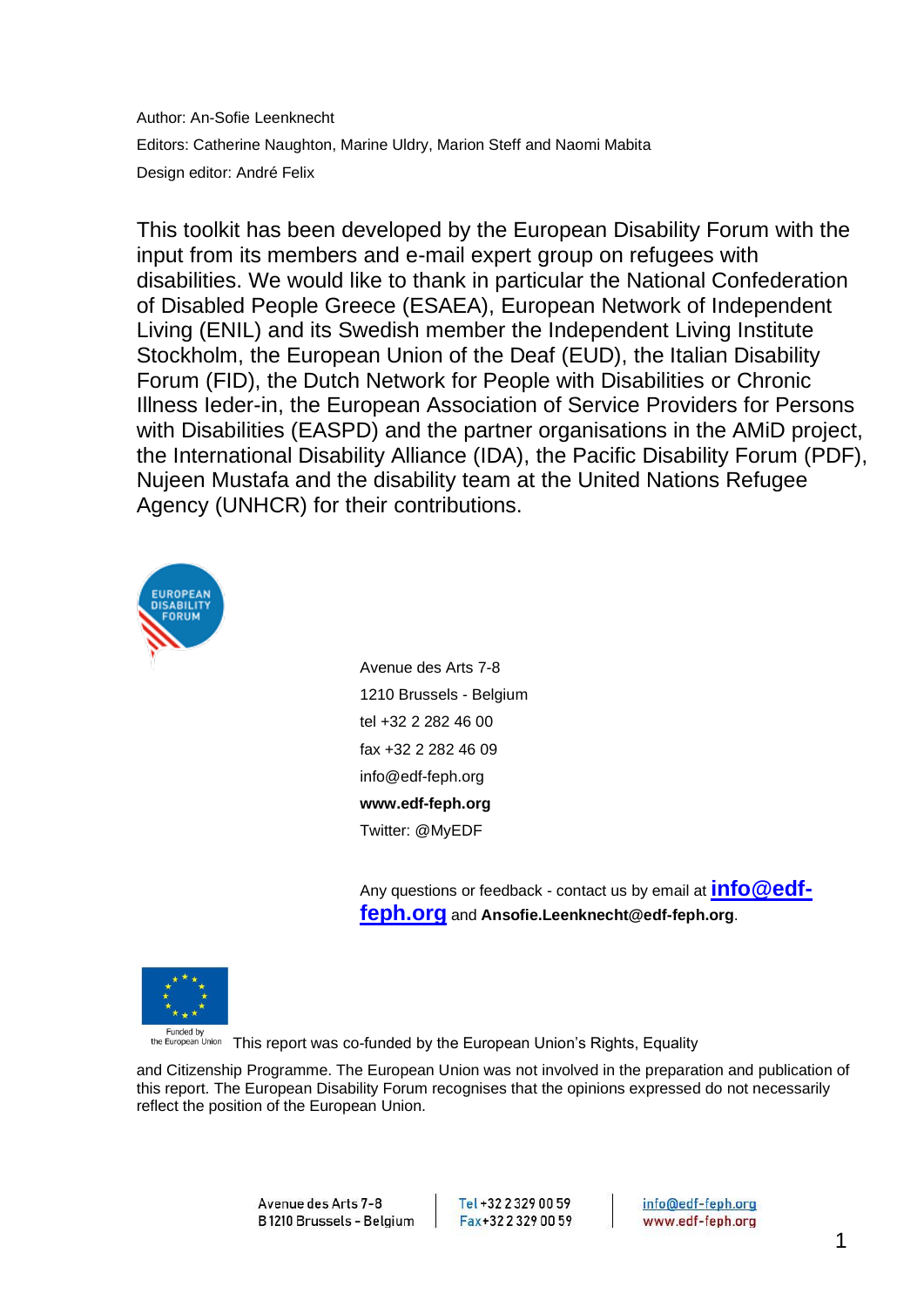#### <span id="page-2-0"></span>Contents

| UN Convention on the Rights of Persons with Disabilities (CRPD) 8          |  |
|----------------------------------------------------------------------------|--|
|                                                                            |  |
| Global Refugee Compact and the Global Refugee Forum 9                      |  |
| IASC Guidelines on Inclusion of Persons with Disabilities in Humanitarian  |  |
|                                                                            |  |
|                                                                            |  |
| Charter of Fundamental Rights of the European Union 10                     |  |
|                                                                            |  |
|                                                                            |  |
|                                                                            |  |
|                                                                            |  |
|                                                                            |  |
|                                                                            |  |
| Planning together: empowering refugees with disabilities  16               |  |
| Perspectives of refugees with disabilities in CRPD alternative reports  17 |  |
|                                                                            |  |
| Booklet on rights for newcomers with Down Syndrome  18                     |  |
| Participation of DPOs in emergency onsets in the Pacific Region 18         |  |
|                                                                            |  |
|                                                                            |  |
|                                                                            |  |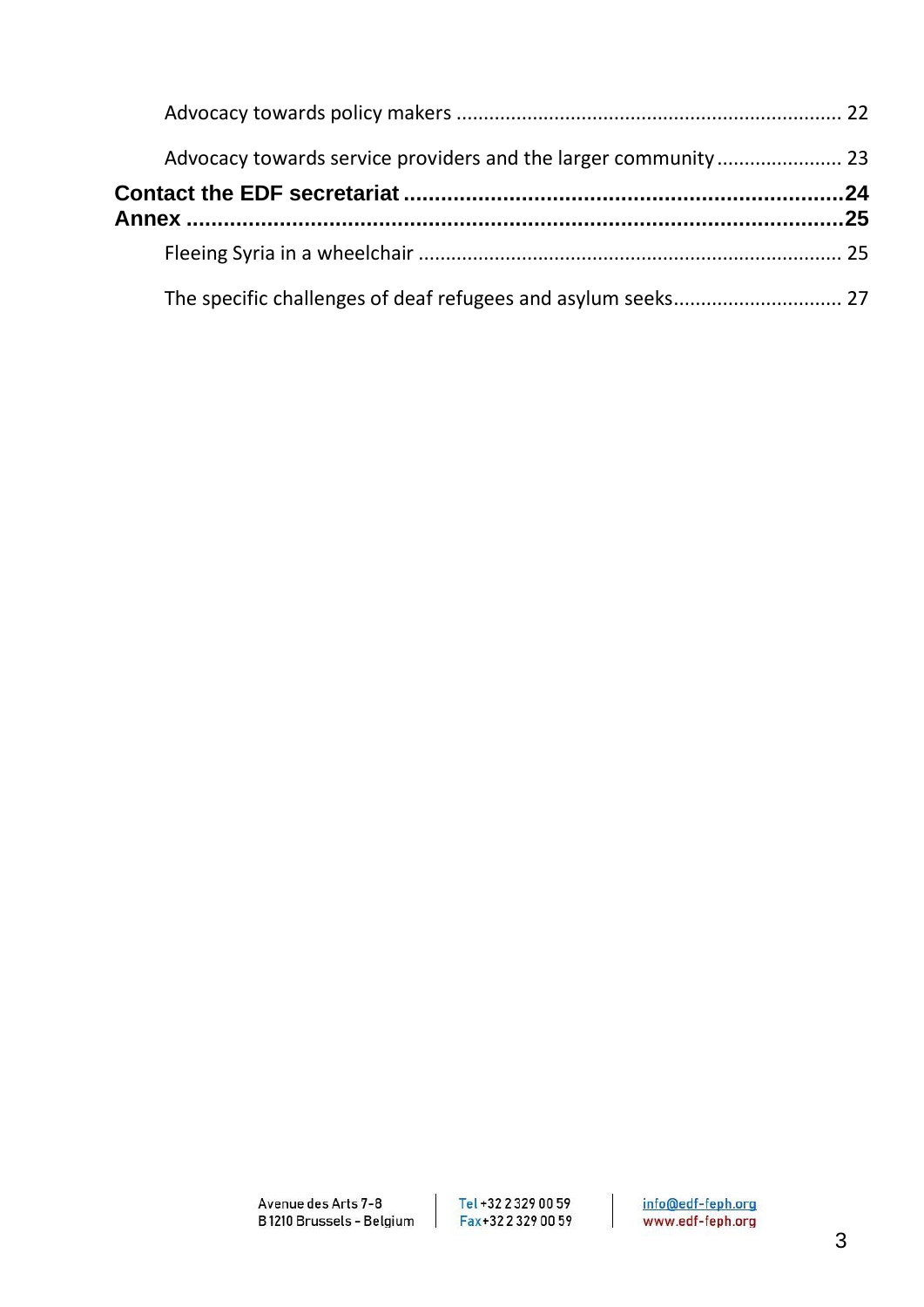# <span id="page-4-0"></span>**Acronyms**

- CRPD UN Convention on the Rights of Persons with Disabilities
- DPOs organisations of persons with disabilities
- EU European Union
- LGBTI Lesbian, gay, bisexual, transgender, intersex, acronym used to refer to members of sexual and gender minorities
- NGO Non-governmental organisation

# <span id="page-4-1"></span>**Glossary**

- **Asylum seeker**: An individual who is seeking international protection and whose application for asylum has not yet been processed (in countries where individualized procedures are in place).
- **Hot spot:** A first reception facility for identification, registration, and fingerprinting of asylum seekers that aims to better coordinate EU agencies' and national authorities' efforts at the external borders of the EU.
- **Migrant**: An individual who has resided in a foreign country for more than one year irrespective of the causes, voluntary or involuntary, and the means, regular or irregular, used to migrate.
- **Refugee**: Someone who is outside of the country of their nationality due to a well-founded fear of persecution for reasons of race, religion, nationality, political opinion or membership in a particular social group.
- **Reception centre**: A facility that provides services to migrants, including refugees.
- **Transmigrant**: a person passing through a country or region in the course of emigrating to another region.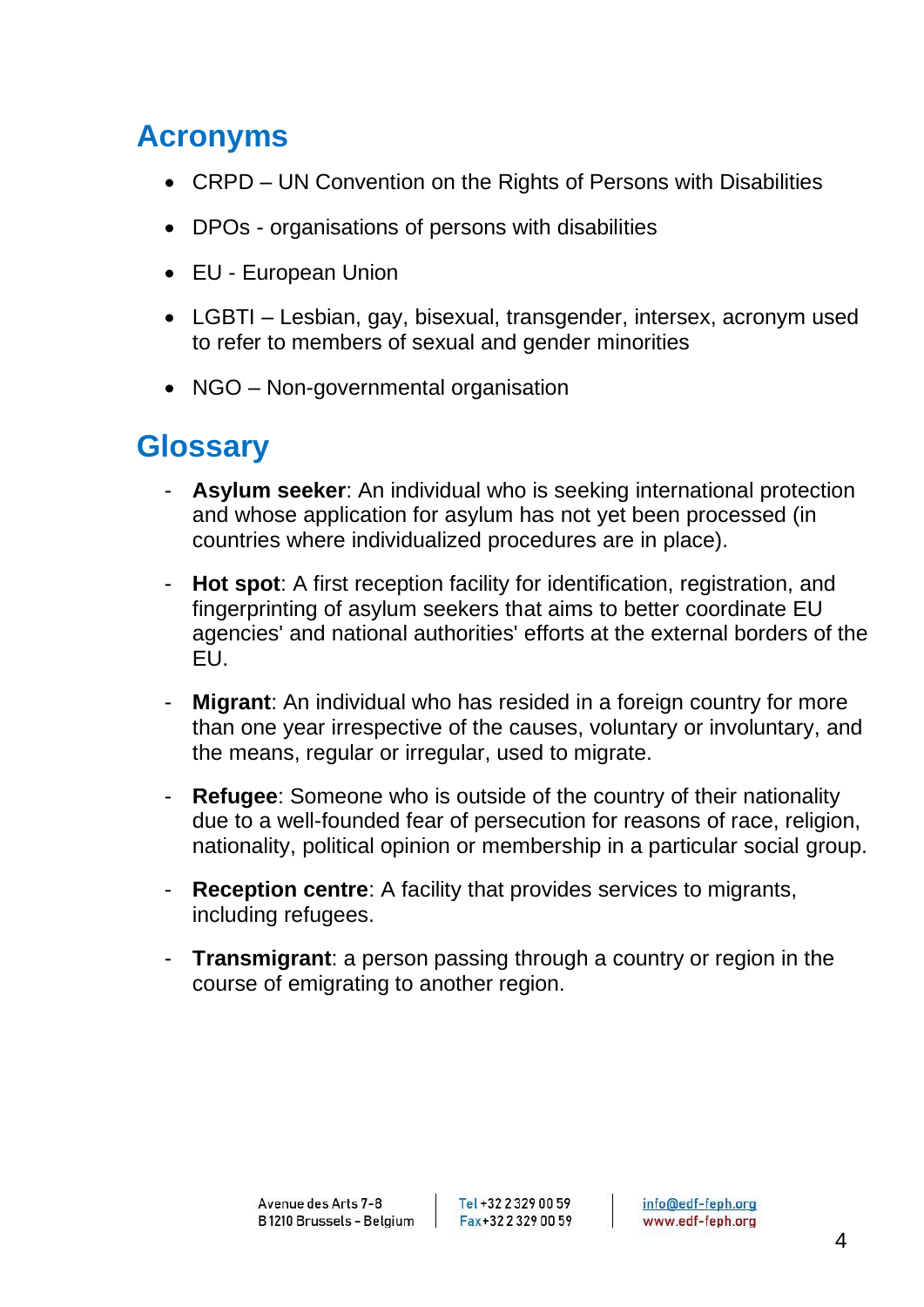# <span id="page-5-0"></span>**Introduction**

This toolkit aims to inform our community of members and partners, in particular organisations of persons with disabilities (DPOs) in Europe, about the perspectives of migrants, including refugees, with disabilities, and how to include them in your work. It includes:

- A brief background about the situation of conflict driven migrants
- Good practices on how to include the voices of refugees and migrants with disabilities in DPOs work
- Ideas and recommendations on how to move forward
- A testimony on fleeing conflict in a wheelchair

This is a living document which we aim to update as we become more and better informed.

### <span id="page-5-1"></span>**About the European Disability Forum**

The European Disability Forum (EDF) is an umbrella organisation of persons with disabilities that defends the interests of over 100 million persons with disabilities in the European Union. We are a unique platform which brings together representative organisation of persons with disabilities from across Europe. We are run by persons with disabilities and their families, and as such represent a strong, united voice of persons with disabilities in Europe.

#### <span id="page-5-2"></span>**EDF Advocacy work on refugees with disabilities**

We started [our advocacy work on refugees](http://www.edf-feph.org/migration-refugees-disabilities) with disabilities in 2015, in cooperation with our members and organisations such as Human Rights Watch, the European Economic and Social Committee, and the United Nations High Commissioner for Refugees.

We brought the issue to the European Commission and the [European](http://www.edf-feph.org/newsroom/news/eu-ensure-aid-reaches-refugees-disabilities)  [Parliament,](http://www.edf-feph.org/newsroom/news/eu-ensure-aid-reaches-refugees-disabilities) advocating for all EU funding for refugees to also reach those with disabilities. During a [mission](https://www.eesc.europa.eu/news-media/news/eesc-delegation-evaluates-situation-refugees-and-other-migrants-disabilities-reception-structures-lesbos-and-athens) in Greece, we were able to evaluate the difficult situation of refugees with disabilities.

At the [Conference of State Parties](http://www.edf-feph.org/newsroom/news/rights-refugees-disabilities-should-be-respected) of the UN Convention on the Rights of Persons with Disabilities (CRPD), we [called](http://www.edf-feph.org/sites/default/files/persons_with_disabilites_on_the_move_-_recommendations.pdf) for the Global Compact on Refugees and the Global Compact on Migrants to include the voices of persons with disabilities.

We repeatedly called on the European Union (EU) and its Member States to

Tel +32 2 329 00 59 Fax+32 2 329 00 59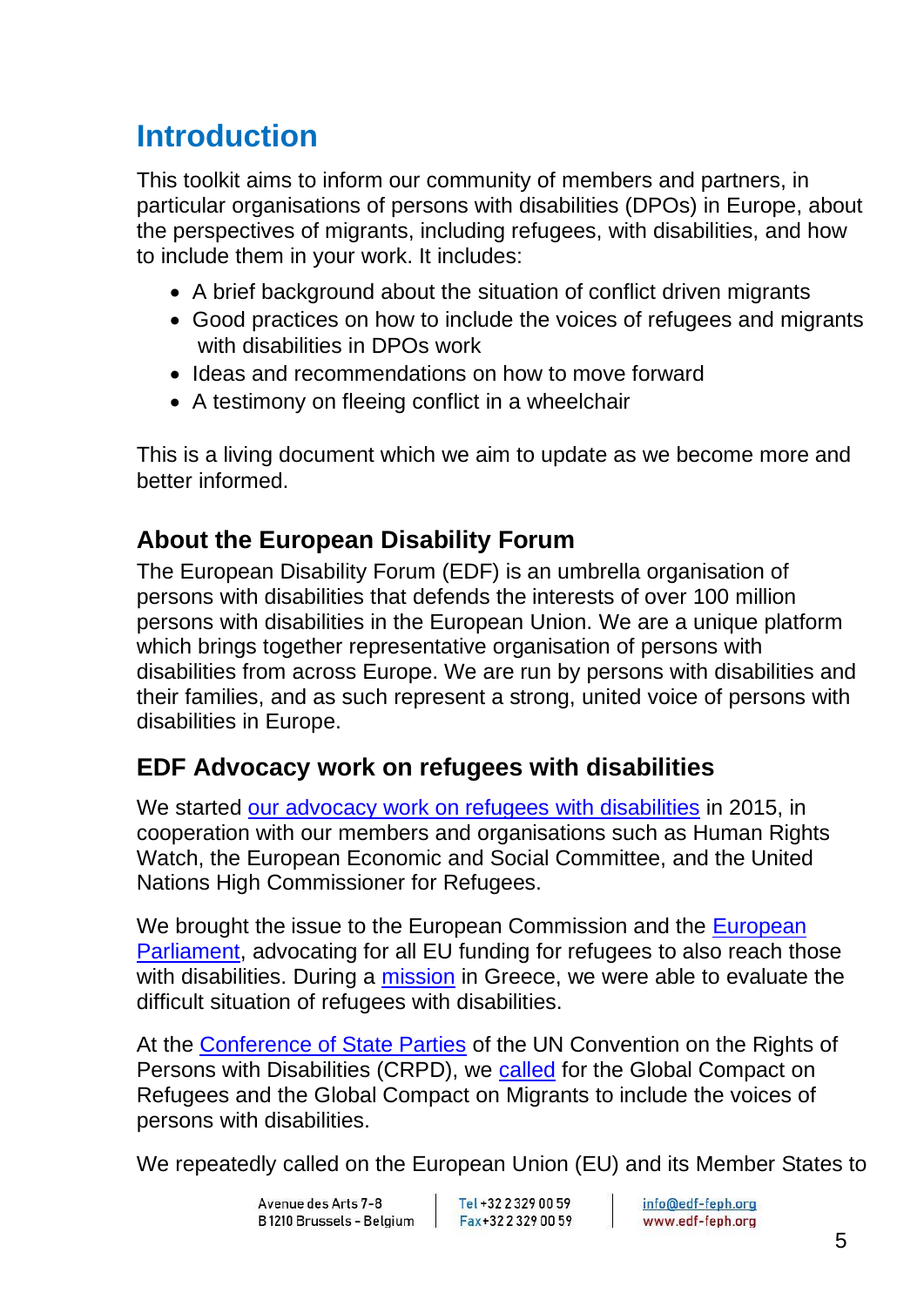take a human rights-based approach to conflict driven migration by ensuring we receive migrants with disabilities in dignified conditions. We demand it, because our vision of Europe is one where human rights are upheld for all.

"The EU needs to respect the human rights of all refugees. Additional funding should be allocated to cope with the refugee crisis and all actions should take into consideration the needs of refugees and asylum seekers with disabilities. No refugee, including refugees with disabilities should be locked up or segregated."

- Yannis Vardakstanis, EDF President

# **Migration journeys**

Millions<sup>1</sup> of persons fleeing war, persecution and human rights violations across the world arrive to Europe, primarily by sea through Italy, Greece, Cyprus and Malta.

These journeys include dangers such as torture and ill-treatment, kidnapping by human traffickers and smugglers, sexual violence and exploitation, and denial of healthcare. Unaccompanied children, women, LGBTI+ people, and persons with disabilities are among the most vulnerable groups particularly those with intersecting identities. Some persons acquire disabilities throughout the journey.

#### <span id="page-6-0"></span>**Journey at sea**

Thousands drown or go missing at sea. In 2018 there were an average of six deaths at Mediterranean Sea per day.<sup>2</sup>. People in need of healthcare are often kept off land for days before being able to disembark. Many are intercepted and detained by the Libyan Coast Guard in unsanitary conditions with limited access to food, which leads to diseases and death.

#### <span id="page-6-1"></span>**Arrival at hotspots and reception centres**

Those who make it to the hotspots (first reception facilities in the EU) and other reception centres also face multiple barriers:

 $1$  In 2015, more than 1 million people arrived in Europe. In 2016 the number lowered to 373,652 people. During the last two years 185,139 and 141,472 arrived in Europe[. UNHCR statistics](https://data2.unhcr.org/en/documents/details/67712)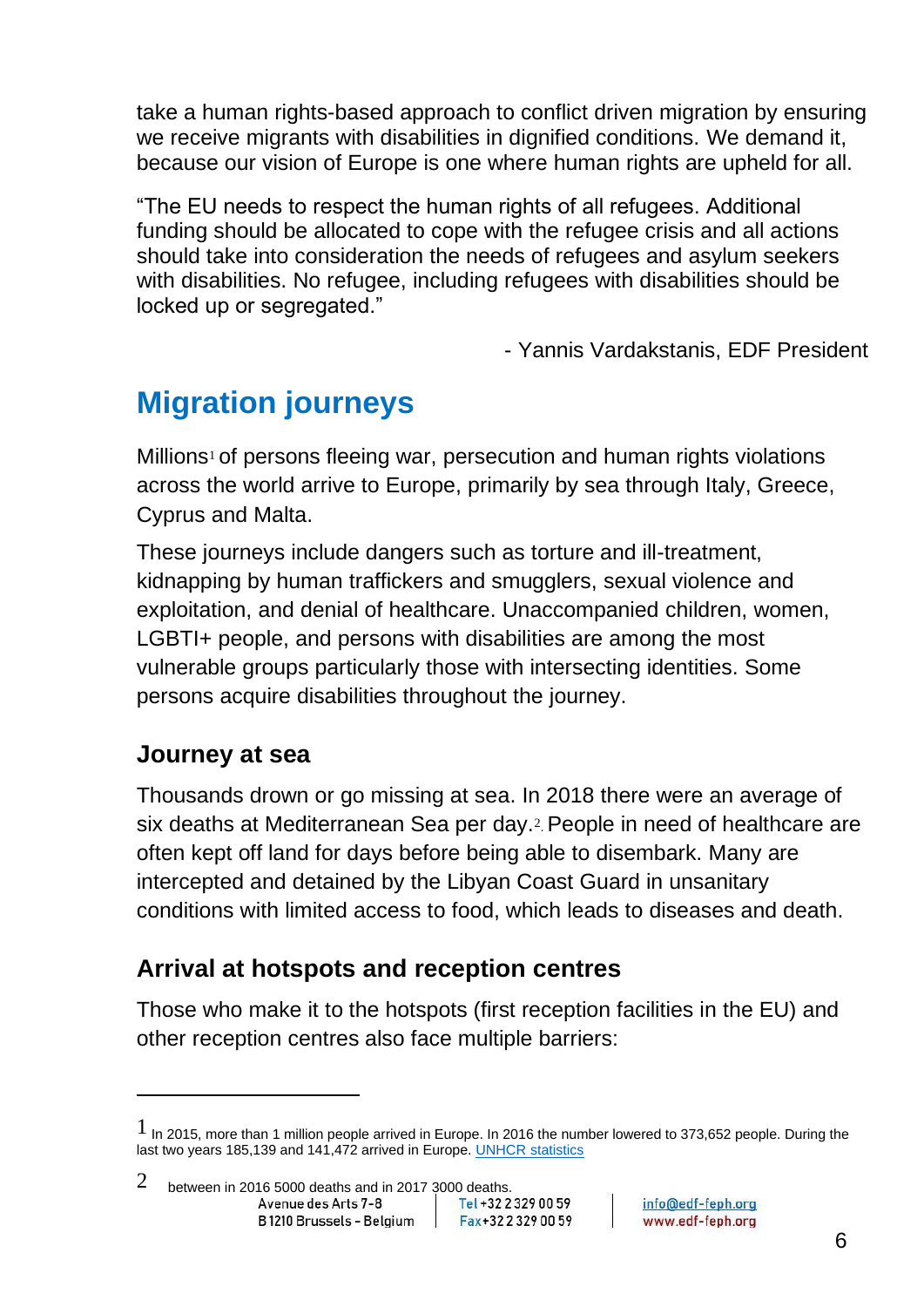- No identification of disabilities, or lack of adequate support for those who are
- Inaccessible services (including assistance programmes) and facilities
- Lack of access to medical care and insufficient access to assistive technologies and other disability related services (such as sign language interpretation and mechanisms of supported decision making, etc.)<sup>3</sup>

#### <span id="page-7-0"></span>**Asylum seeking**

The asylum claiming process presents more difficulties for persons with disabilities:

- Persons with intellectual disabilities may face difficulties in preparing interviews and collecting the necessary information to demonstrate the credibility of their claims
- Persons who are blind, deaf or with reduced mobility may need assistance to communicate or overcome architectural barriers

<sup>&</sup>lt;sup>3</sup> EDF took part in October 2016 in a [mission of the](http://www.eesc.europa.eu/?i=portal.en.news.40684) [European Economic and Social Committee \(EESC\)](http://www.eesc.europa.eu/) to Greece [to investigate the situation of refugees and asylum seekers with disabilities;](http://www.eesc.europa.eu/?i=portal.en.news.40684) Human Rights Watch [report](https://www.hrw.org/news/2017/01/18/greece-refugees-disabilities-overlooked-underserved) 'Greece: Refugees with Disabilities Overlooked, Underserved - Identify People with Disabilities; Ensure Access to Services'<br>Avenue des Arts 7-8 | Tel +32 2 329 00 59 | info@edf-feph.org Avenue des Arts 7-8 info@edf-feph.org B1210 Brussels - Belaium Fax+32 2 329 00 59 www.edf-feph.org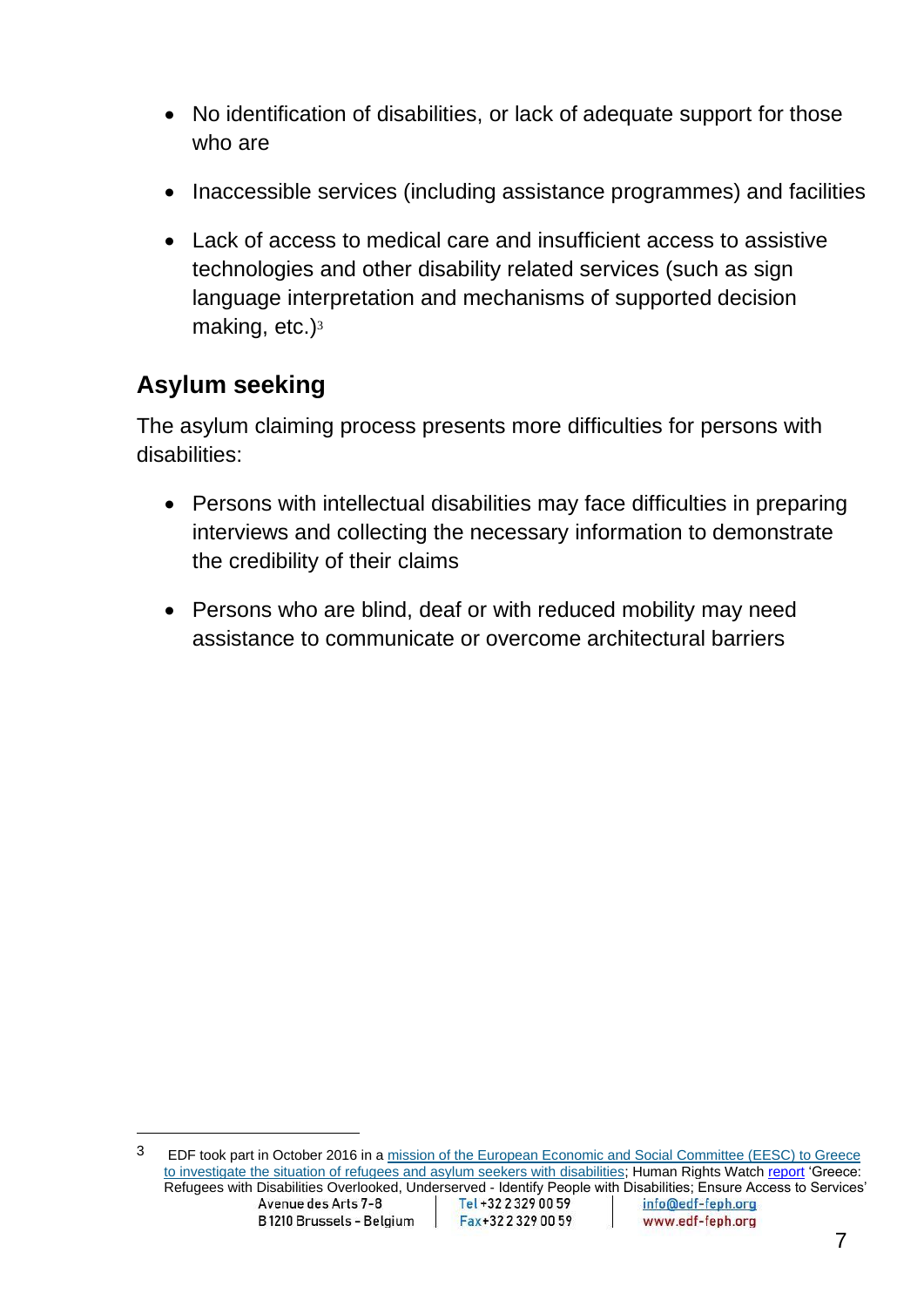# <span id="page-8-0"></span>**Legal and policy framework**

The asylum seeker and refugee statuses provide a framework for conflict driven immigrants to be received and legally protected in host countries.

## <span id="page-8-1"></span>International framework

[1951 Geneva Convention Relating to the Status of Refugees](https://www.unhcr.org/1951-refugee-convention.html)

Asylum was first recognised as an international obligation in the [1951](https://www.unhcr.org/1951-refugee-convention.html)  [Geneva Convention Relating to the Status of Refugees](https://www.unhcr.org/1951-refugee-convention.html) which all EU countries have acceded to. It is a fundamental right granted to people fleeing persecution, violent conflict; serious human rights violations or serious harm in their home country.

The status of refugee applies to those individuals who meet the criteria established under Article 1A(2) of the 1951 Convention:

"who owing to a well-founded fear of being persecuted for reasons of race, religion, nationality, membership of a particular social group or political opinion, is outside the country of his nationality and is unable or, owing to such fear, is unwilling to avail himself of the protection of that country; or who, not having a nationality and being outside the country of his former habitual residence as a result of such events, is unable or, owing to such fear, is unwilling to return to it".

The demonstration of the requirements included in the definition of "refugee" of the Convention may be challenging for persons with disabilities, as persons with intellectual or psychosocial disabilities may lack the support needed to demonstrate 'well-founded fear'.

#### <span id="page-8-2"></span>**[UN Convention on the Rights of Persons with Disabilities](https://www.un.org/development/desa/disabilities/convention-on-the-rights-of-persons-with-disabilities/convention-on-the-rights-of-persons-with-disabilities-2.html)  [\(CRPD\)](https://www.un.org/development/desa/disabilities/convention-on-the-rights-of-persons-with-disabilities/convention-on-the-rights-of-persons-with-disabilities-2.html)**

The [CRPD](https://www.un.org/development/desa/disabilities/convention-on-the-rights-of-persons-with-disabilities/convention-on-the-rights-of-persons-with-disabilities-2.html) is an international legally binding instrument that sets minimum standards for the rights of persons with disabilities. It includes provision of international protection in situations of risk and humanitarian emergencies. All countries in Europe except Liechtenstein are parties to the CRPD.<sup>4</sup> The EU is party to the CRPD since 2011.

Article 11 addresses the rights of persons with disabilities in situations of risk and humanitarian emergencies, stating that:

<sup>4</sup> At the date of the publication of this toolkit: February 2020.<br>Avenue des Arts 7-8 Avenue des Arts 7-8 Fax+32 2 329 00 59 B 1210 Brussels - Belaium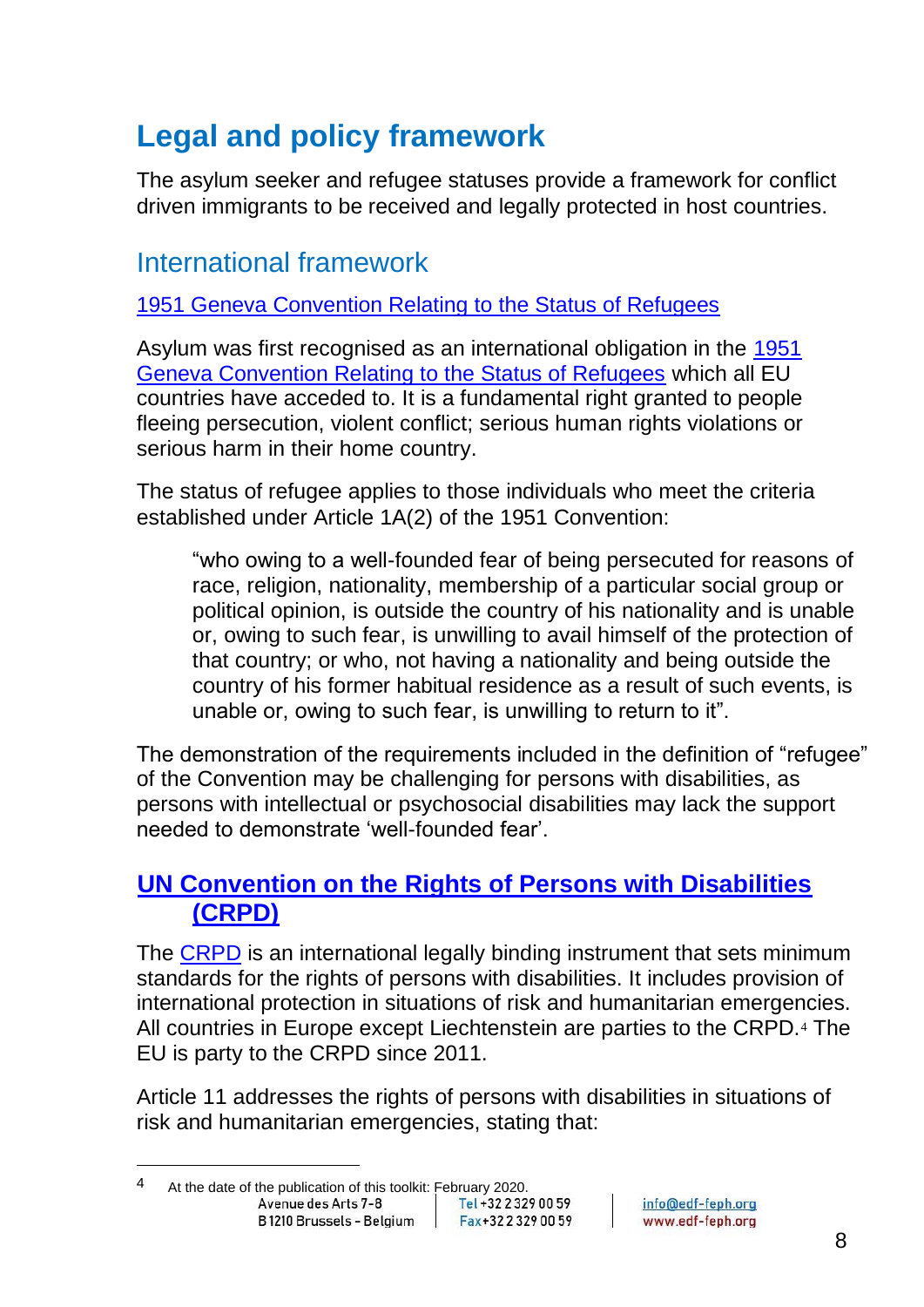"States Parties shall take, in accordance with their obligations under international law, including international humanitarian law and international human rights law, all necessary measures to ensure the protection and safety of persons with disabilities in situations of risk, including situations of armed conflict, humanitarian emergencies and the occurrence of natural disasters."

The EU received [recommendations](https://tbinternet.ohchr.org/_layouts/15/treatybodyexternal/Download.aspx?symbolno=CRPD%2FC%2FEU%2FCO%2F1&Lang=en) from the UN Committee on the Rights of Persons with Disabilities in 2015 to "mainstream disability in migration and refugee policies and to issue guidelines to its agencies and member states that restrictive detention of persons with disabilities in the context of migration and asylum seeking is not in line with the CRPD."

#### <span id="page-9-0"></span>**[Sustainable Development Goals –](https://www.un.org/development/desa/disabilities/envision2030.html) 2030 Agenda**

The [2030 Development Agenda](https://www.un.org/development/desa/disabilities/envision2030.html) recognizes the importance of empowering people in vulnerable situations, including persons with disabilities, refugees and internally displaced persons.

[Goal 8](https://www.un.org/development/desa/disabilities/envision2030-goal8.html) on decent work and economic growth includes a specific target to protect labour rights and promote safe and secure working environments for migrant workers

[Goal 10 on reducing inequalities](https://www.un.org/development/desa/disabilities/envision2030-goal10.html) embraces two separate targets: to empower persons with disabilities, and to facilitate orderly, safe, regular and responsible migration and mobility of people. It is essential to enhance the linkage between disability and migration in the future international dialogue.

#### <span id="page-9-1"></span>**[Global Refugee Compact and the Global Refugee Forum](https://www.unhcr.org/the-global-compact-on-refugees.html)**

The [Global Refugee Compact](https://www.unhcr.org/the-global-compact-on-refugees.html) (GRC) is a policy document that aims to improve the international response to new and existing refugee situations. It was adopted by the General Assembly of the United Nations in 2018.

The Compact sets out arrangements for governments, international organizations, and other stakeholders to ensure that host countries receive predictable and sustainable support; that refugees can contribute to their host communities and secure their own futures; and that solutions are sought from the outset. The document recognises persons with disabilities as persons with specific needs, requiring additional resources and targeted assistance from States.

The first Global Refugee Forum is a unique opportunity for the international community, including representative organisations of persons with disabilities to come together and lay the foundations for the implementation

Tel +32 2 329 00 59 Fax+32 2 329 00 59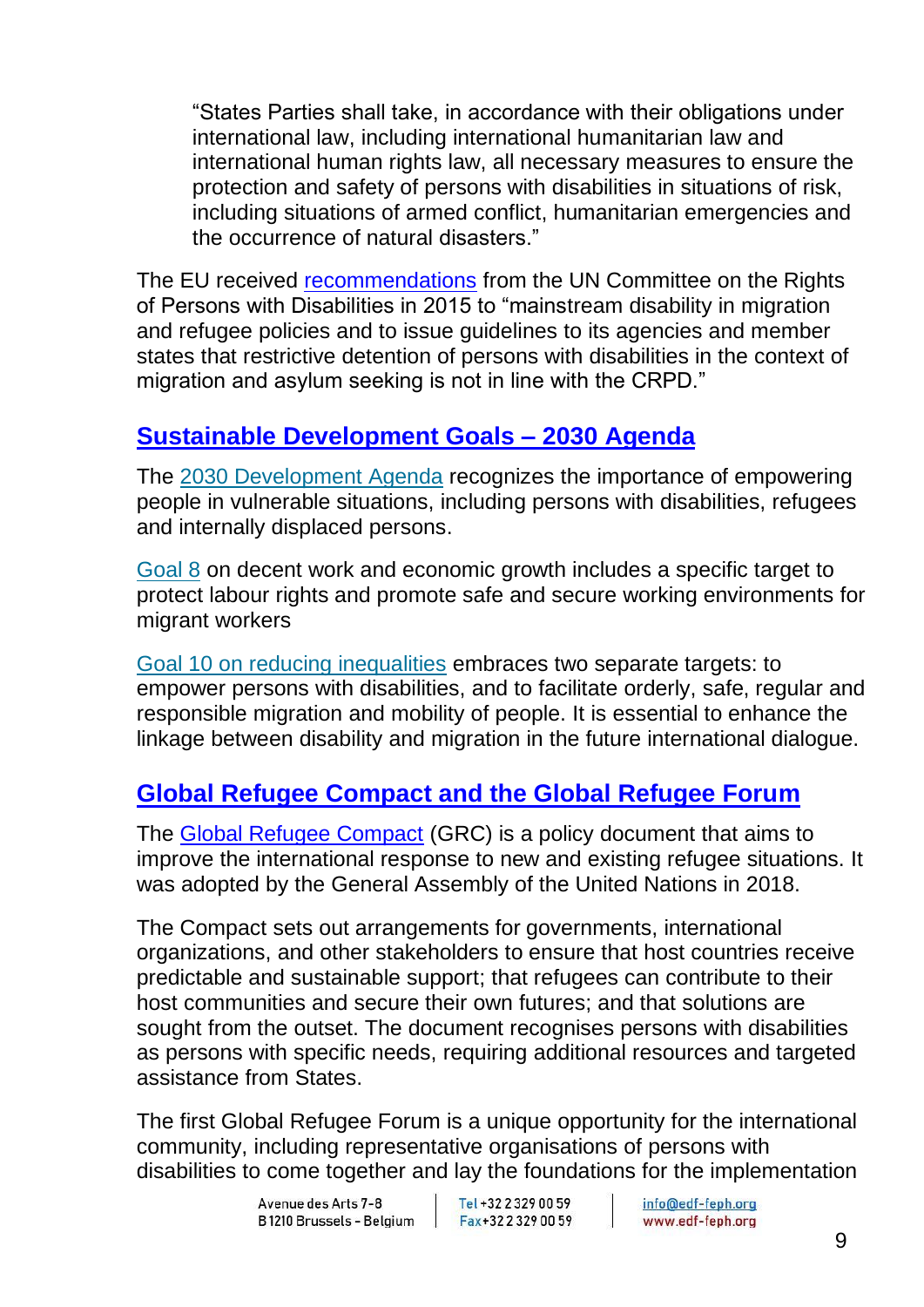of the Global Compact over the longer term. The first Global Refugee Forum took place in Geneva, Switzerland on 17 and 18 December 2019. It included an exchange and showcase of [good practices](https://www.unhcr.org/good-practices.html) and experiences on inclusion of refugees and migrants in the host communities.

There is also a [Global Compact for Migration](https://www.iom.int/global-compact-migration) which addresses broader migration.

#### <span id="page-10-0"></span>**[IASC Guidelines on Inclusion of Persons with Disabilities in](https://interagencystandingcommittee.org/iasc-task-team-inclusion-persons-disabilities-humanitarian-action/documents/launch-iasc-guidelines)  [Humanitarian Action](https://interagencystandingcommittee.org/iasc-task-team-inclusion-persons-disabilities-humanitarian-action/documents/launch-iasc-guidelines)**

The UN Inter-Agency Standing Committee (IASC) Task Team on Inclusion of Persons with Disabilities in Humanitarian Action developed [Guidelines on](https://interagencystandingcommittee.org/iasc-task-team-inclusion-persons-disabilities-humanitarian-action/documents/launch-iasc-guidelines)  [Inclusion of Persons with Disabilities in Humanitarian Action](https://interagencystandingcommittee.org/iasc-task-team-inclusion-persons-disabilities-humanitarian-action/documents/launch-iasc-guidelines) which were endorsed by the IASC Principals in October 2019 and launched on 12<sup>th</sup> November.

The Guidelines aim to ensure that all phases of humanitarian action are disability-inclusive. They also emphasize that persons with disabilities should be recipients of humanitarian assistance as well as empowered actors in humanitarian response.

## <span id="page-10-1"></span>**European Framework**

#### <span id="page-10-2"></span>**Charter of Fundamental Rights of the European Union**

The [Charter](https://eur-lex.europa.eu/legal-content/EN/TXT/?uri=CELEX%3A12012P%2FTXT) obliges the EU institutions, bodies and agencies to respect fundamental rights in all their actions. It similarly obliges EU countries to respect fundamental rights when they are implementing EU law.

The following non-exhaustive list highlights the most relevant rights for refugees with disabilities: Right to the integrity of the person (Article 3), Prohibition of slavery and forced labour (Article 5), Right to education (Article 14), Right to asylum (Article 18), Non-discrimination, including on the grounds of disability (Article 21), Rights of the child (Article 24), Integration of persons with disabilities (Article 26) and Healthcare (Article 35).

#### <span id="page-10-3"></span>**Common European Asylum System**

The EU is an area of open borders and freedom of movement of persons. Its countries have adopted a joint approach to receive and protect asylumseekers and refugees by harmonising national legislation. The EU established a Common European Asylum System (CEAS) and developed

> Avenue des Arts 7-8 B1210 Brussels - Belaium

Tel +32 2 329 00 59 Fax+32 2 329 00 59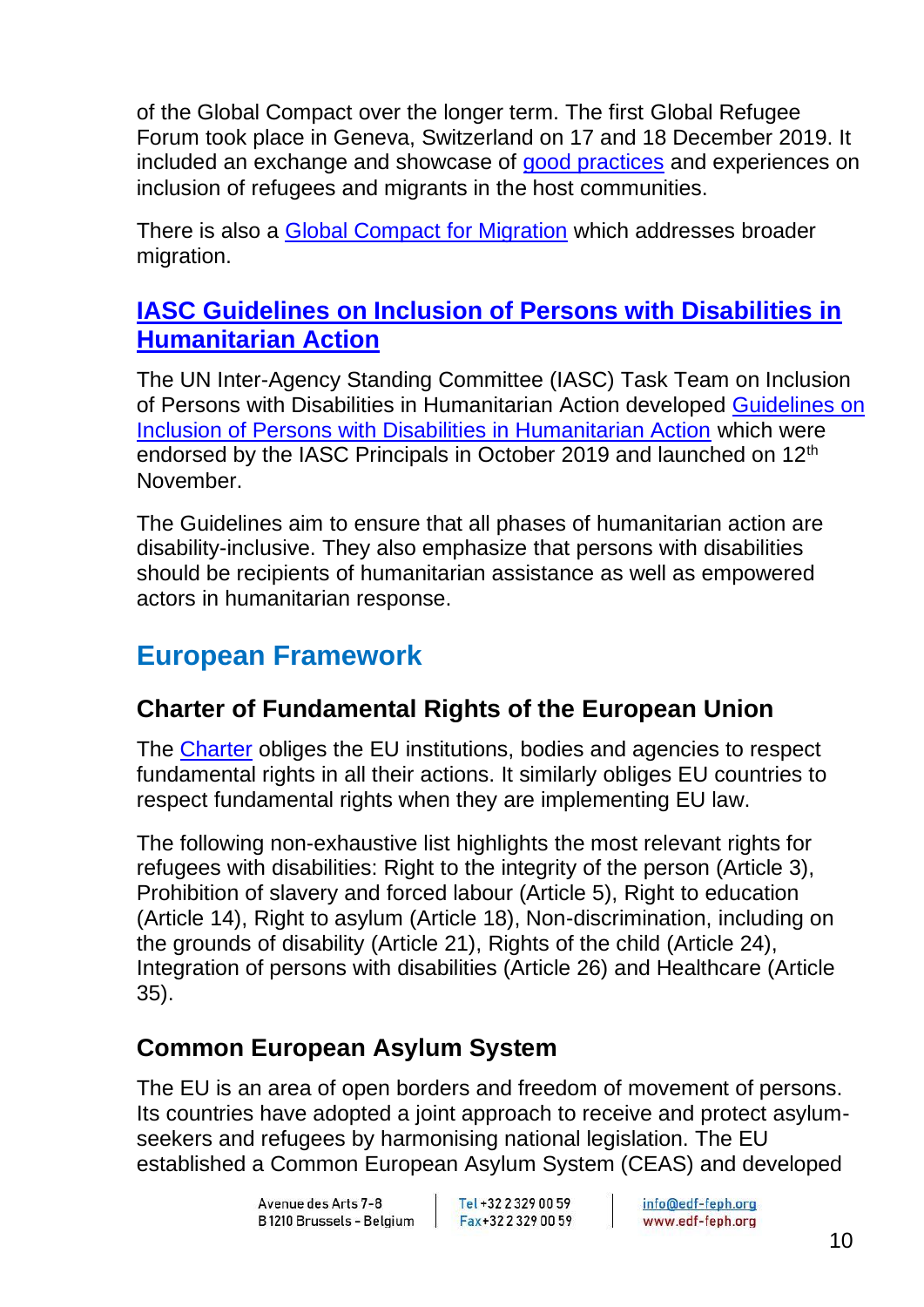common standards for a fair and efficient asylum procedure, the reception of asylum seekers, and on the recognition and content of the refugee status. EU asylum law has developed significantly since the establishment of the CEAS and several pieces of legislation have been adopted:

- 1) the Council Directive on minimum standards for giving temporary protection in the event of a mass influx of displaced<sup>5</sup>;
- 2) the Council Directive laying down minimum standards for the reception of asylum seekers<sup>6</sup>;
- 3) the Council Regulation establishing the criteria and mechanisms for determining the Member State responsible for examining an asylum application (Dublin Regulation)<sup>7</sup>;
- 4) the Directive for a uniform status for the qualification of refugees<sup>8</sup> and,
- 5) the Council Directive on minimum standards on procedures in Member States for granting and withdrawing refugee status.<sup>9</sup>

Significant changes have occurred in the last years. The most recent EU rules set out common high standards and stronger co-operation to ensure that asylum seekers are treated equally in an open and fair system – wherever they apply. In short:

• The **revised Asylum Procedures Directive**<sup>10</sup> aims at fairer, quicker and better-quality asylum decisions. There should be greater protection of unaccompanied minors and victims of torture. Asylum seekers with special needs, including persons with disabilities, should receive the necessary support, including sufficient time, to explain their claim and to create the necessary conditions for the effective access to procedures and for presenting the elements needed to

<sup>&</sup>lt;sup>5</sup> Council Directive 2001/55/EC of 20 July 2001 on minimum standards for giving temporary protection in the event of a mass influx of displaced persons and on measures promoting a balance of efforts between Member States in receiving such persons and bearing the consequences thereof.

<sup>6</sup> Council Directive 2003/9/EC of 27 January 2003 laying down minimum standards for the reception of asylum seekers.

<sup>7</sup> Council Regulation (EC) No 343/2003 of 18 February 2003 establishing the criteria and mechanisms for determining the Member State responsible for examining an asylum application lodged in one of the Member States by a third-country national.

<sup>8</sup> Council Directive 2004/83/EC of 29 April 2004 on minimum standards for the qualification and status of third country nationals or stateless persons as refugees or as persons who otherwise need international protection and the content of the protection granted.

<sup>9</sup> Council Directive 2005/85/EC of 1 December 2005 on minimum standards on procedures in Member States for granting and withdrawing refugee status.

<sup>10</sup> [Directive 2013/32/EU of the European Parliament and of the Council of 26](https://eur-lex.europa.eu/legal-content/EN/TXT/?uri=celex:32013L0032) June 2013 on common procedures for [granting and withdrawing international protection](https://eur-lex.europa.eu/legal-content/EN/TXT/?uri=celex:32013L0032)<br>Avenue des Arts 7-8 | Tel +32 2 329 00 59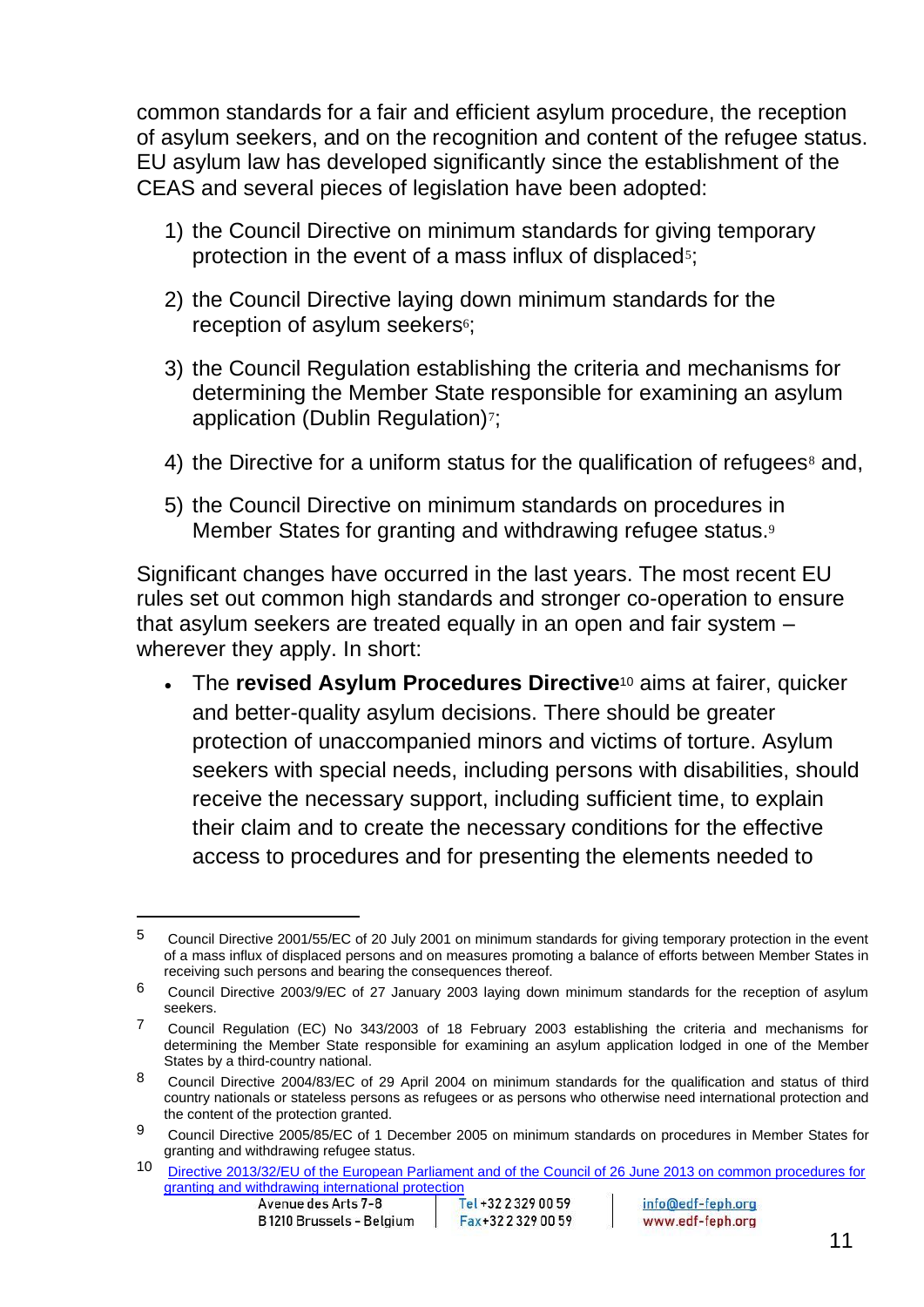substantiate their application for international protection.<sup>11</sup> The obligation to guarantee appropriate support is crucial for ensuring fair access of persons with disabilities to all stages of the procedure on an equal basis with others.

- **The revised Reception Conditions Directive<sup>12</sup>** ensures that there are humane material reception conditions (such as housing) for asylum seekers across the EU and that the fundamental rights of the concerned persons are fully respected. It also ensures that detention is only applied as a measure of last resort.
- **The revised Qualification Directive<sup>13</sup>** clarifies the grounds for granting international protection and therefore will make asylum decisions more robust. It aims at improving the access to rights and integration measures for beneficiaries of international protection. However, it still fails to recognise 'disability' or 'discrimination based on the ground of disability' amongst the grounds of persecution that qualify for international refugee protection. **The revised Dublin Regulation<sup>14</sup>** enhances the protection of asylum seekers during the process of establishing the State responsible for examining the application, and clarifies the rules governing the relations between states. It creates a system to detect early problems in national asylum or reception systems and address their root causes before they develop into fully fledged crises.

In 2015, the European Commission presented a comprehensive European Agenda on Migration, intended to address immediate challenges and equip the EU with the tools to better manage migration in the medium and long term in the areas of migration as a whole.

<sup>11</sup> para. 29 Directive 2013/32/EU

<sup>12</sup> [Directive 2013/33/EU of the European Parliament and the Council of 26 June 2013 laying down standards for the](https://eur-lex.europa.eu/legal-content/EN/TXT/PDF/?uri=CELEX:32013L0033&from=EN)  [reception of applicants for international protection](https://eur-lex.europa.eu/legal-content/EN/TXT/PDF/?uri=CELEX:32013L0033&from=EN)

<sup>13</sup> Directive 2011/95/EU of the European Parliament and of the Council of 13 December 2011 on standards for the qualification of third-country nationals or stateless persons as beneficiaries of international protection, for a uniform status for refugees or for persons eligible for subsidiary protection, and for the content of the protection granted

<sup>14</sup> Regulation No 604/2013 of the European Parliament and the European Council of 26 June 2013 establishing the [criteria and mechanisms for determining the Member State responsible for examining an application for](https://eur-lex.europa.eu/legal-content/EN/TXT/PDF/?uri=CELEX:32013R0604&from=EN)  [international protection lodged in one of the Member States by a third-country national or a stateless person](https://eur-lex.europa.eu/legal-content/EN/TXT/PDF/?uri=CELEX:32013R0604&from=EN)<br>Avenue des Arts 7-8 | Tel +32 2 329 00 59 | info@edf-feph.org info@edf-feph.org B1210 Brussels - Belaium Fax+32 2 329 00 59 www.edf-feph.org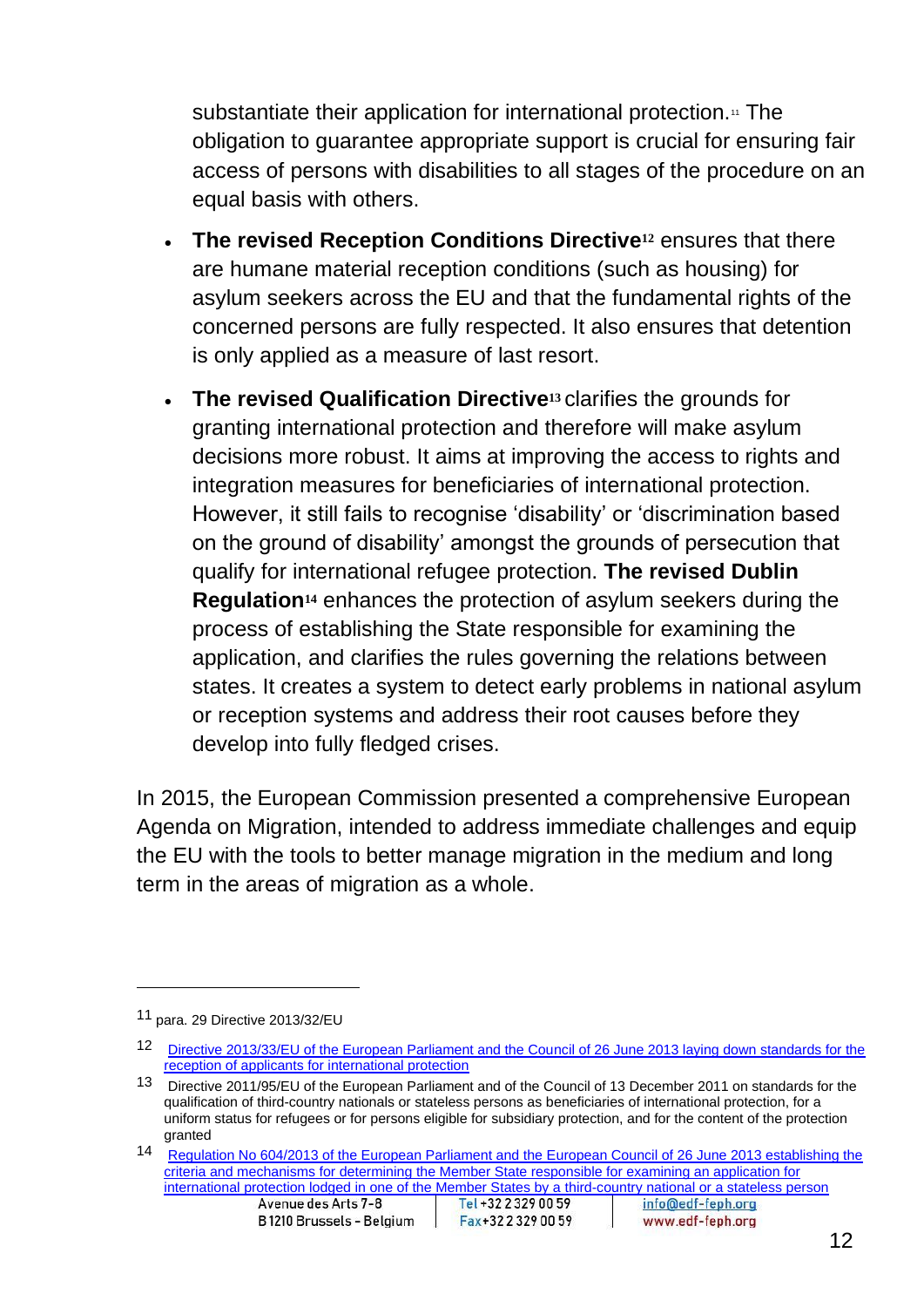## <span id="page-13-0"></span>**EU policy documents on migration**

The following policy documents are strategic and do not refer to the rights of migrants with disabilities:

- The [Common basic principles for immigrant integration](https://ec.europa.eu/migrant-integration/librarydoc/common-basic-principles-for-immigrant-integration-policy-in-the-eu) (2004) lay down the main principles for integration of migrants at the EU level.
- The [Action plan on the integration of third-country nationals](https://ec.europa.eu/home-affairs/sites/homeaffairs/files/what-we-do/policies/european-agenda-migration/proposal-implementation-package/docs/20160607/communication_action_plan_integration_third-country_nationals_en.pdf) (2016) provides a comprehensive framework and concrete actions to support Member States' efforts in developing and strengthening their integration policies, including education, language training, employment and vocational training, access to basic services such as housing and healthcare and active participation and social inclusion, fighting discrimination.
- The [Council Conclusions on the integration of third-country nationals](http://data.consilium.europa.eu/doc/document/ST-15312-2016-INIT/en/pdf)  [legally residing in the EU](http://data.consilium.europa.eu/doc/document/ST-15312-2016-INIT/en/pdf) (2016) invites Member States to focus their efforts on a several areas, in accordance with the national policies and priorities. These areas include early integration measures, and in particular those favouring early access to education, to vocational training and to the labour market, but also areas offering opportunities to third-country nationals to actively participate in the economic, social and civic life of Member States, and combating discrimination and segregation.
- The [Communication on the protection of children in migration](https://ec.europa.eu/home-affairs/sites/homeaffairs/files/what-we-do/policies/european-agenda-migration/20170412_communication_on_the_protection_of_children_in_migration_en.pdf) (2017) sets out priority actions including ensuring protection upon arrival, adequate reception conditions for children, effective guardianship, early integration measures, access to inclusive and non-discriminatory education, timely access to healthcare etc.

"Refugees, migrants and asylum seekers with disabilities continue to be detained within the EU in conditions which do not provide appropriate support and reasonable accommodation. The Committee is concerned that the migration decision-making procedure is not accessible for all persons with disabilities and that information and communication are not provided in accessible formats."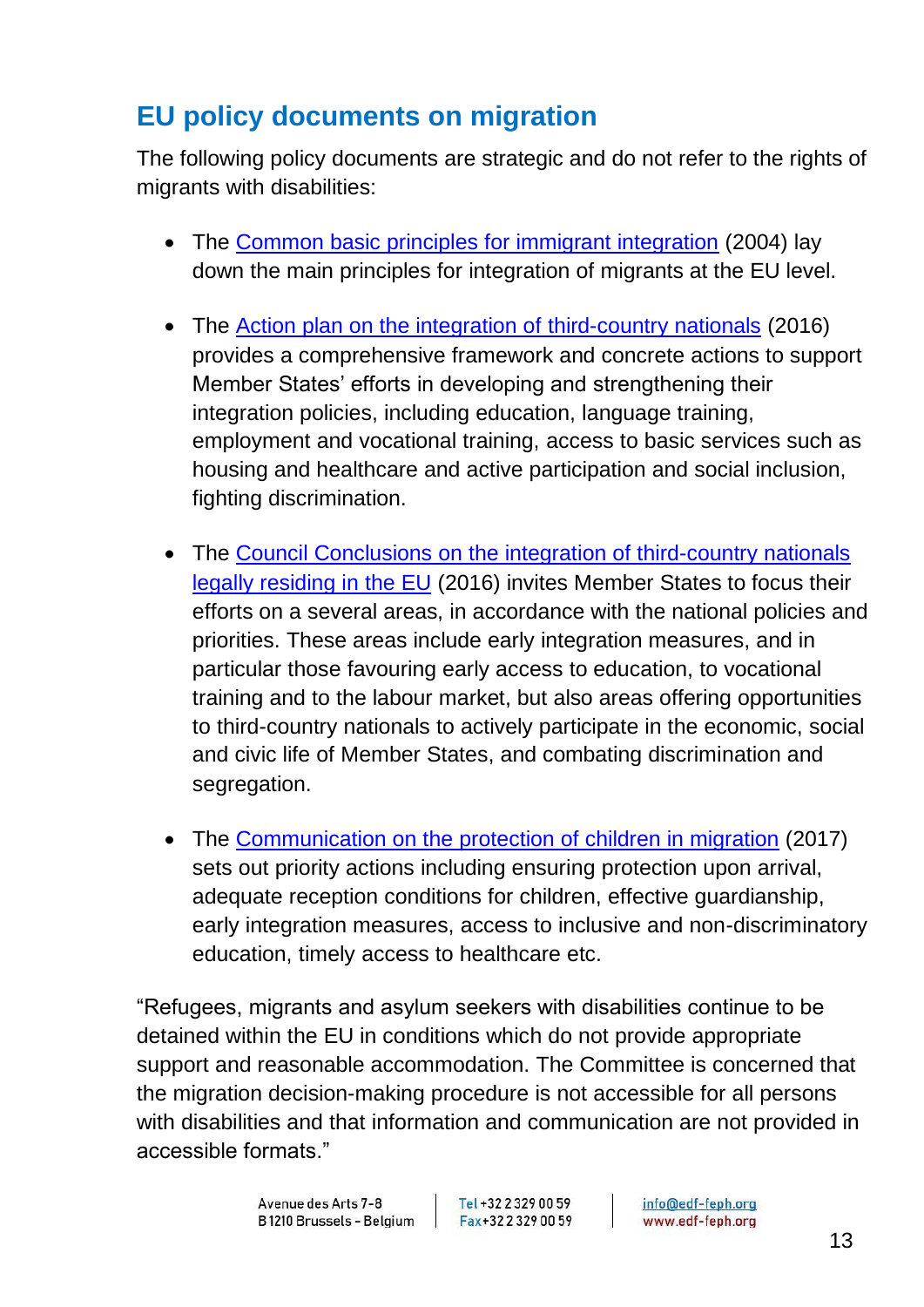- The UN Committee on the Rights of Persons with Disabilities at the EU review process in 2015

# <span id="page-14-0"></span>**EU funding**

Member States have several EU Funds at their disposal to invest in the integration of migrants, including persons with disabilities. These include funding instruments under shared management (management by both the EU institutions and national authorities), including the European Structural and Investment Funds (ESIF) and the Asylum, Migration and Integration Fund (AMIF), and direct management (management only by the EU institutions), for example the EU programme for Employment and Social Innovation, Rights, Equality and Citizenship Programme, the Health for Growth programme.

# <span id="page-14-1"></span>**Examples of activities**

This section of the toolkit describes examples of activities from our members, partners and other DPOs on inclusion of refugees and migrants with disabilities.

## <span id="page-14-2"></span>**Disabled Refugees Welcome**

[Disabled Refugees Welcome](https://disabledrefugeeswelcome.se/) (DRW) is a project run by the Swedish Independent Living Institute Stockholm and is financed by the Swedish Inheritance Fund - Allmänna Arvsfonden.

DRW creates new methods to facilitate the reception process of newcomers with disabilities in Sweden and contributes to developing more accessible integration policies.

Its main activities include

- documenting the needs, wishes and solutions of newcomers with disabilities;
- providing recommendations to the authorities, organisations and institutions working on the integration of newcomers to ensure that their activities include the perspectives of those with disabilities;
- providing peer support to refugees and asylum seekers with disabilities;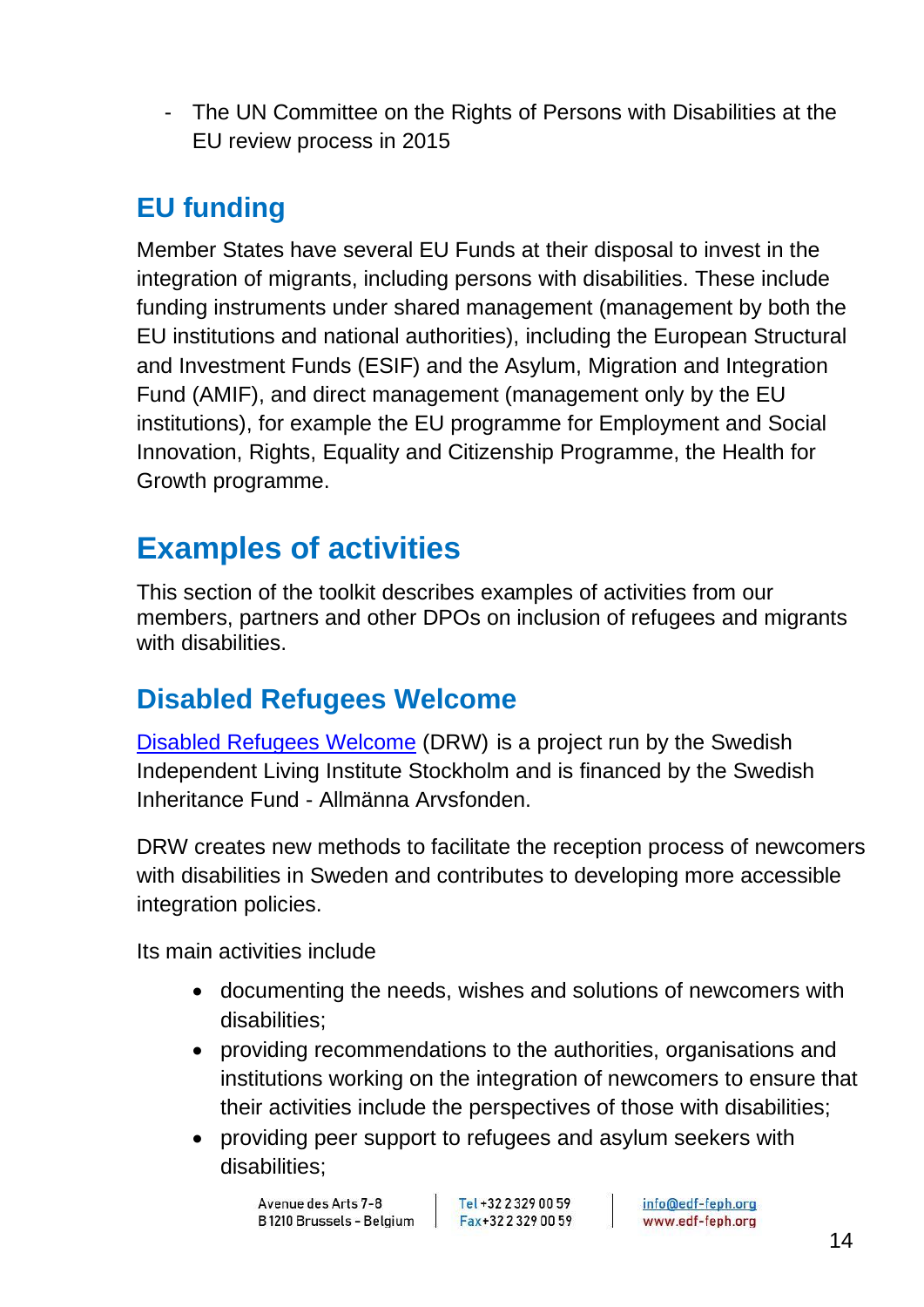- facilitating their participation in language learning by requesting the necessary reasonable accommodation;
- providing support in accessing social services, assistive devices, or obtaining a personal assistance, accessible housing or being taught for example to use the white stick for blind persons and finding employment in Sweden.

#### <span id="page-15-0"></span>**Documenting the situation**

Here are some examples of the work done by DRW to show the range of barriers facing refugees with disabilities.

#### **No roof over one's head**

**Story:** A woman with disability, resulting from childhood polio is living in Stockholm with her two children. She and her family were forced to move to an inaccessible apartment in the woods of Västernorrland. It is difficult to go to the shops, school, doctor etc. without a car.

**Results:** Isolation. No training in the Swedish language for the mother or her children. Difficulty to sleep. Worsening health condition. Increased difficulty and symptoms of the polio injury.

**Problems**: Short contracts for living arrangements and remote areas with poor transport solutions are common for the newcomers within the establishment period. This leads to difficulty in establishment of a social network and then possibility to employment and language development.

#### **Inaccessible Swedish training**

**Story**: A man who is blind has not received the support for an accessible Swedish language training. He is therefore dependent on others for communication.

**Result:** Loneliness and isolation in the home. Due to isolation he has developed depression, sleep complications, has lost his self-confidence and has a drastic deterioration of his self-esteem.

**Problems:** The Swedish language training as a service for establishment lacks the disability perspective. This means that the functionality perspective was not taken in account for the formulation of the training, for example access to transport and health status. This shows that the knowledge of the target groups' living conditions is faulty. Even the cooperation between authorities for the reception of migrants lacks the

> Avenue des Arts 7-8 B1210 Brussels - Belgium

Tel +32 2 329 00 59 Fax+32 2 329 00 59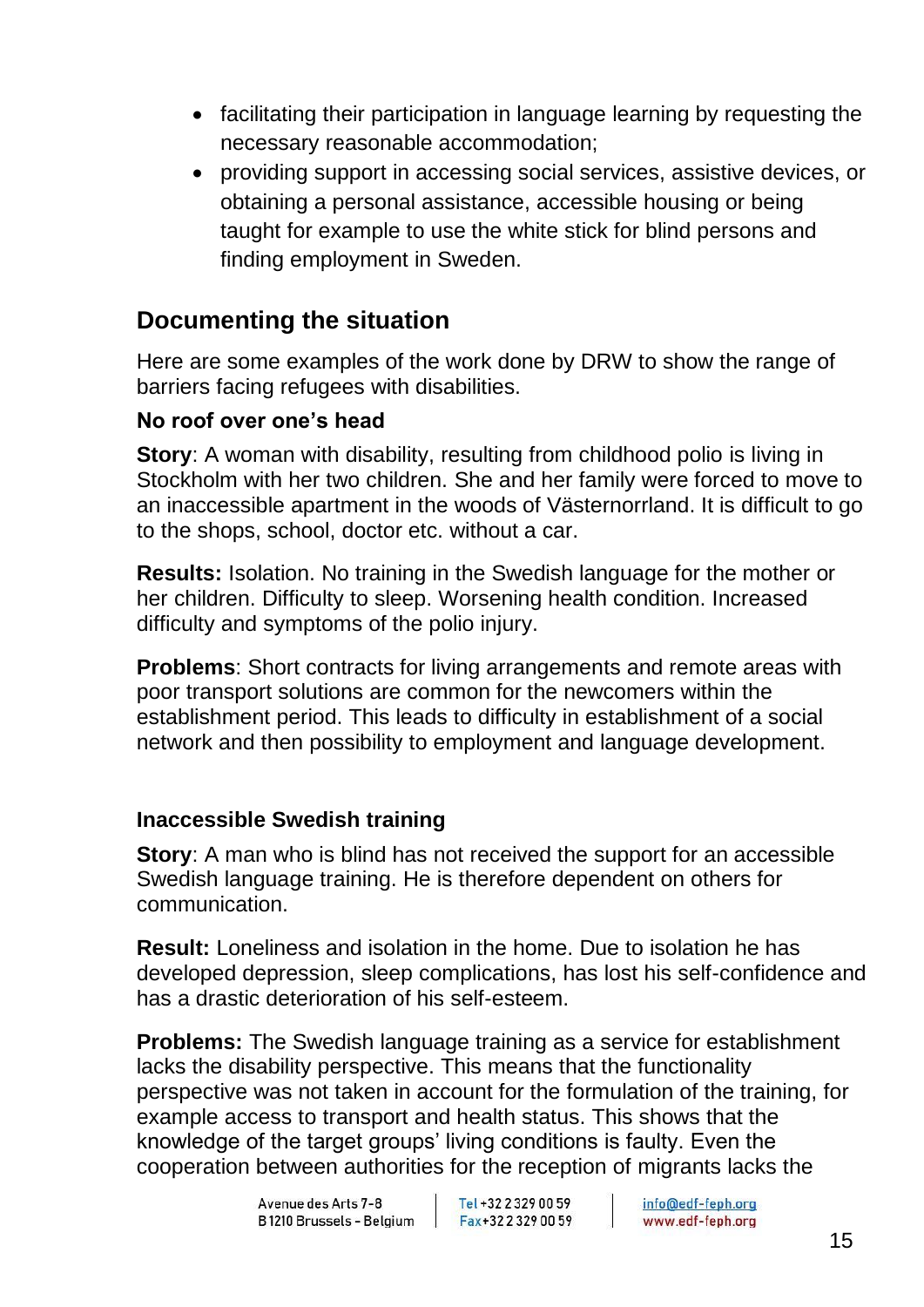disability perspective.

#### **Refused personal assistance**

**Story:** Man, with a permanent residence permit is refused support and services. He has extensive needs due to back injuries with chronic pain. The man is isolated in his living arrangements due to the denial of assistance and access to adapted transport.

**Problems** : Denial of support and service causes problems for persons with disabilities in general. The denial of assistance violates the human right to self-determination. This also leads to painful consequences for an individual's psychological health.

#### **Denied family reunification**

**Story:** A newcomer with a refugee status was denied family reunification. This mother has applied for a permit for both of her underaged children. The application was refused as she has no employment. Mother and children have not seen each other for four years.

**Reason to denial:** Nonfulfillment of the maintenance requirement partly due to a lack of information and adapted establishment program.

**Problems**: Unemployment is high both among people with disabilitiesand among newcomers. Additionally, the work that can be found is often physically demanding and not accessible.

Contact: [info@disabledrefugeeswelcome.se.](mailto:info@disabledrefugeeswelcome.se)

## <span id="page-16-0"></span>**Planning together: empowering refugees with disabilities**

This is a project of the [National Confederation of Disabled People Greece](http://www.esaea.gr/)  [\(NCDP\),](http://www.esaea.gr/) funded by the [UN Refugee Agency \(UNHCR\).](https://www.unhcr.org/) It won the prize "Integrating Children with Disabilities" under the "Project Urban Refugee Children- Innovation Challenge" by UNHCR in March 2017.

Included activities:

- training of 500 professionals working with refugees on the UN Convention on the Rights of Persons with Disabilities and how to support the inclusion of refugees with disabilities in Greek society;
- providing information and guidance to organisations working in the field;

Tel +32 2 329 00 59 Fax+32 2 329 00 59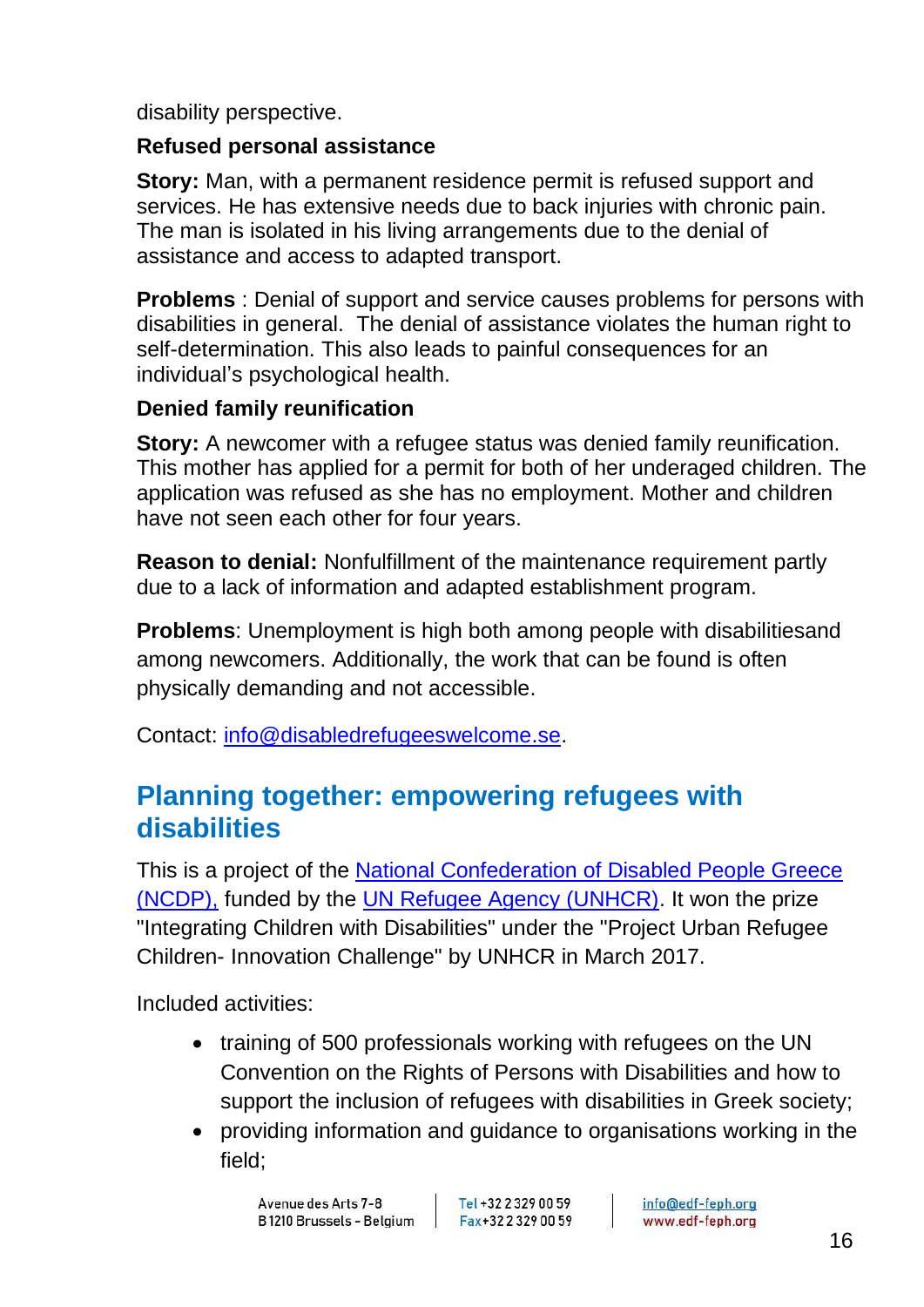- supporting and guiding refugees with disabilities and their families through a hotline and individual meetings regarding their inclusion in education, health care, accessible housing, disability assessment and certification;
- influencing policy and practice with feedback received on the most pressing issues for refugees with disabilities during consultation meetings with them;
- establishment and activation of an advisory committee consisting of refugees and asylum seekers with disabilities and members of their families;
- providing peer support and counselling for refugees who are parents of children with disabilities.

Positive outcomes:

- the development of an accessible environment and the improvement of the relevant assistive technologies (assistive, adaptive and rehabilitative devices) for refugees with disabilities;
- providing valuable suggestions on how to design programmes/services suitable for each person with a disability;
- overcoming negative stereotypes and prejudices against persons with disabilities;
- improving the efficiency of policies and practices at local, regional and national level.

Contact: [s.worker.refugees@esaea.gr](mailto:s.worker.refugees@esaea.gr) or [refugees@esaea.gr](mailto:refugees@esaea.gr)

## <span id="page-17-0"></span>**Perspectives of refugees with disabilities in CRPD alternative reports**

The representative organisation of persons with disabilities in the Netherlands, Ieder-in decided to include the voices and perspectives of refugees with disabilities in their alternative report to the UN Committee on the Rights of Persons with Disabilities. The report is part of the future review of the Netherlands by the Committee and will inform the Committee about progress in making the rights of the CRPD a reality for all persons with disabilities, including refugees with disabilities. Ieder-in will advocate the Committee to obtain recommendations on ways to improve the lives of persons with the contract of the contract of the contract of the contract of the contract of the contract of the contract of the contract of the contract of the contract of the contract of the contract of the contract of t

> Avenue des Arts 7-8 B1210 Brussels - Belaium

Tel +32 2 329 00 59 Fax+32 2 329 00 59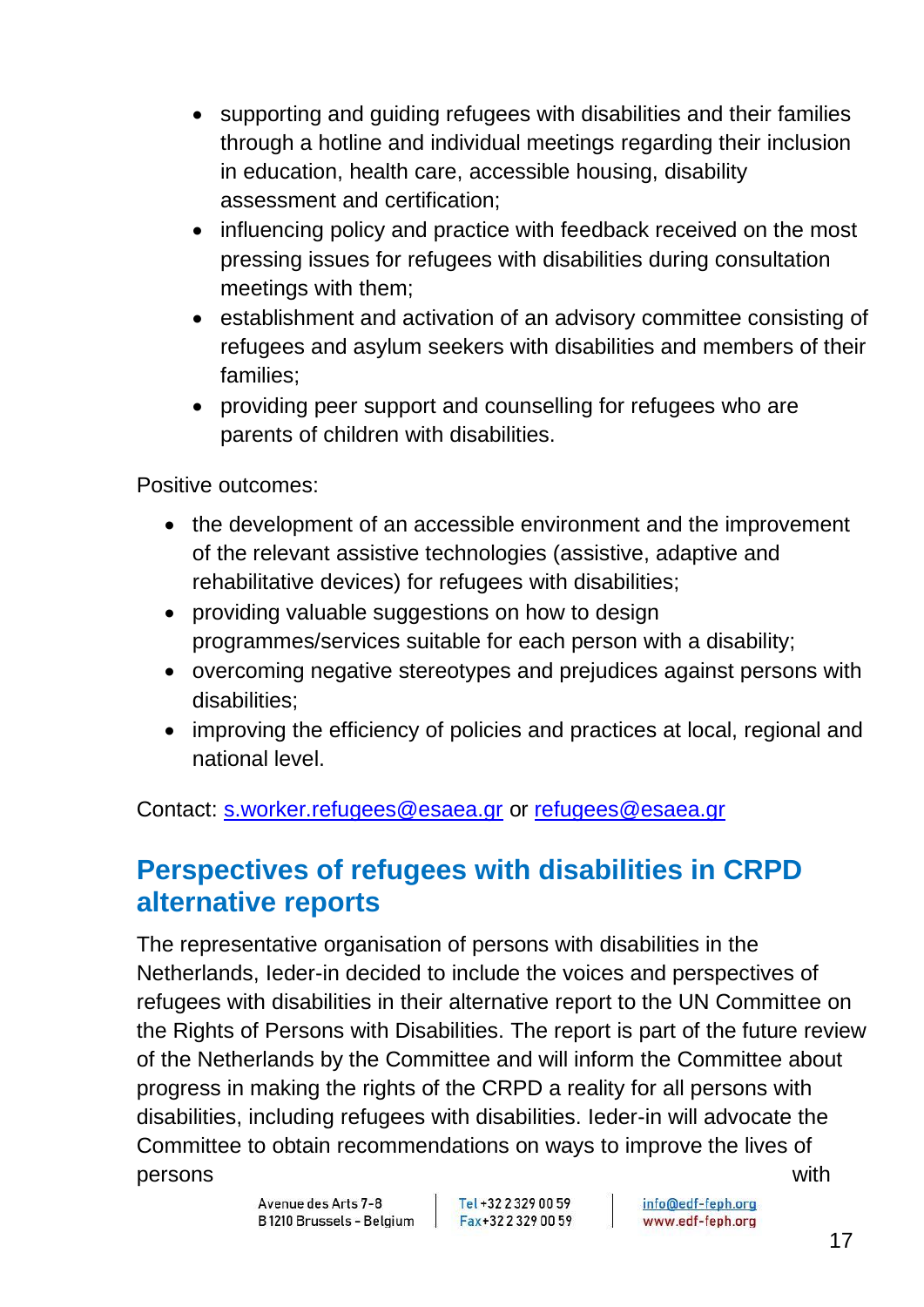disabilities, including refugees with disabilities in the Netherlands.

Contact: [post@iederin.nl](mailto:post@iederin.nl)

## <span id="page-18-0"></span>**Booklet on rights for newcomers with Down Syndrome**

The [Italian Association of People with Down Syndrome](https://aipd.it/down-to-italy-stranieri-con-disabilita-in-italia/) published a booklet for refugees with Down Syndrome in [Italian,](https://aipd.it/wp-content/uploads/2014/09/Down-to-Italy-italiano-Qaipd23.pdf) [English,](https://aipd.it/wp-content/uploads/2014/09/Down-to-Italy-inglese-Qaipd23.pdf) [French](https://aipd.it/wp-content/uploads/2014/09/Down-to-Italy-francese-Qaipd23.pdf) and [Spanish.](https://aipd.it/wp-content/uploads/2014/09/Down-to-Italy-spagnolo-Qaipd23.pdf) This booklet is part of the [project "Easy Info. Knowledge Empowers".](https://aipd.it/easy-info-sapere-e-potere/) It is aimed at foreign families with Down's syndrome relatives who are living in Italy. It provides accessible information on your rights as newcomer to Italy regarding social protection, work permits, health care, and education.

Contact: [aipd@aipd.it](mailto:aipd@aipd.it)

## <span id="page-18-1"></span>**Participation of DPOs in emergency onsets in the Pacific Region**

This project aimed increasing the collaboration between DPOs and national humanitarian NGOs in the development, planning and implementation of humanitarian programmes, as a response to the Tropical Cyclone Gita in Tonga.

Its activities included:

- assessment of the needs of persons with disabilities in humanitarian emergencies;
- training to build the capacity of DPOs to advocate for the inclusion of persons with disabilities in the work of humanitarian responding agencies: the DPOs were supported to map key humanitarian stakeholders in Tonga, and develop key messages using the lived experience of disability and disaster.

The results are significant:

- A DPO Resource team was created with 16 members and acting as a DPO focal point for humanitarian responding agencies;
- After the training, the capacity of the DPO Resource Team to lobby humanitarian responding agencies for inclusion increased and local organisations are welcoming inputs from the members of the DPO Resource Team;
- Mainstream responding agencies are targeting persons with disabilities in response programmes;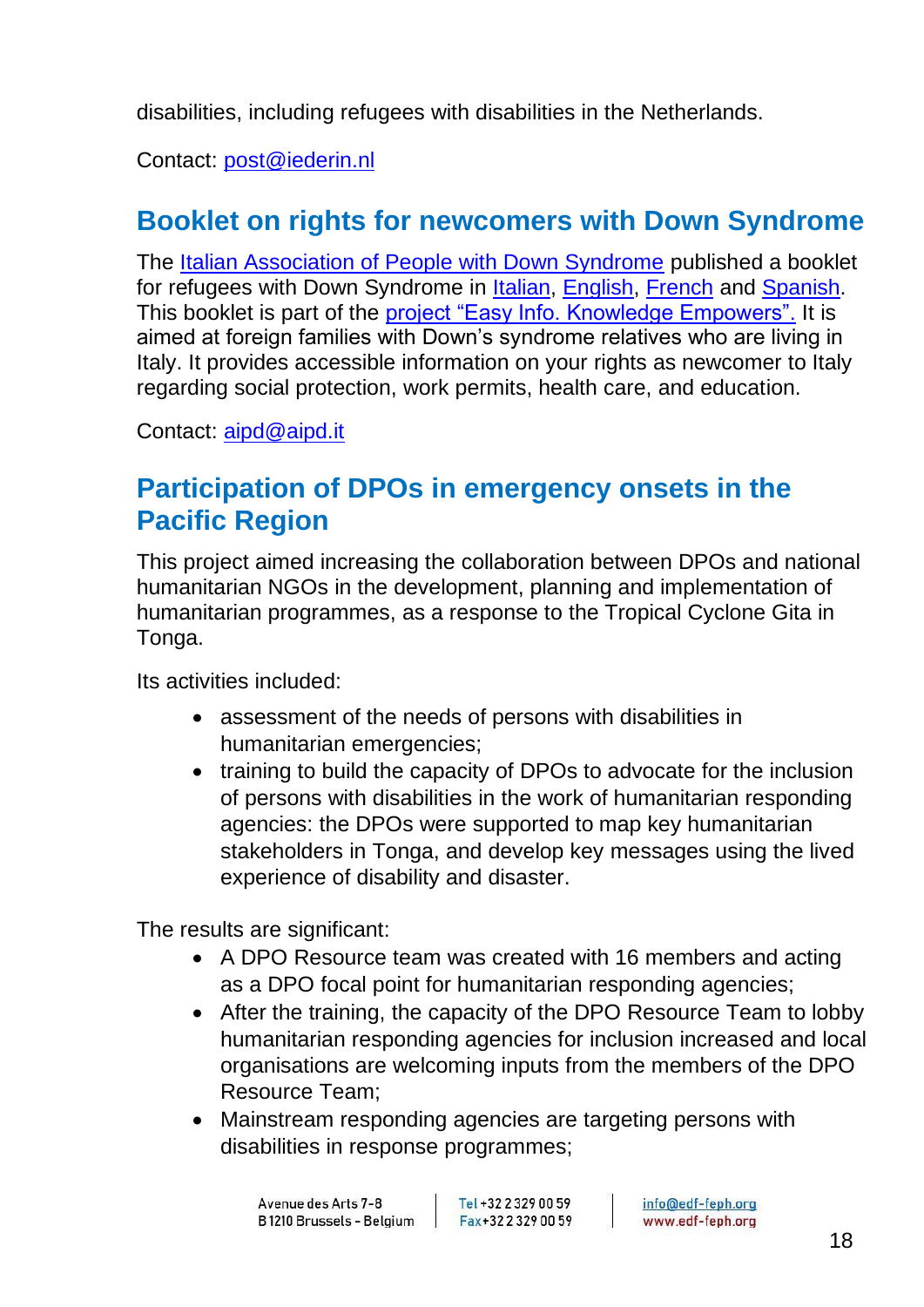• Connections have been established with humanitarian responding agencies which will be maintained and useful for future disaster responses.

The learnings of the project:

- The concept of non-discrimination was used as a basis for advocating mainstream humanitarian responding agencies to guarantee protection and equal access to assistance for all people with disabilities;
- Persons with disabilities and their representative organisation, through the DPO Resource were participating and involved in the development of the methodology for the needs assessment, the implementation of advocacy and inputs into accessibility audits;
- Cooperation and coordination between the DPO Resource Team and the humanitarian responders will lead to cross-learning and sharing of information, tools and resources;
- The coordination that has been fostered with development and humanitarian actors may also strengthen national service systemsusing the response as an opportunity to rebuild a more inclusive society and community;
- Ongoing advocacy from the DPO Resource Team will sensitise and strengthen national humanitarian staff on the rights, protection and safety of person with disability and may further strengthen their capacity and skills to identify and include persons with disabilities in preparedness and response mechanisms;
- Recommendations made in the needs assessment report can be used within inclusive policy and the disaggregated data collected can be used on an ongoing basis to assess and advance inclusion within humanitarian assistance.

The DPOs whose members were part of the DPO Resource were Tonga National Visual Impairment Association (TNVIA) and Naunau 'o e 'Alamaite Tonga Association Incorporated [\(NATA\)](http://onefunky.wayfunky.com/nata/intro.htm#_blank).

Contact: [manager@pacificdisability.org](mailto:manager@pacificdisability.org)

## <span id="page-19-0"></span>**Access to services for migrants with disabilities**

'Access to services for migrants with disabilities' - [AMiD](https://www.easpd.eu/en/content/amid) project aimed at supporting the reception and integration of refugees and migrant with

Tel +32 2 329 00 59 Fax+32 2 329 00 59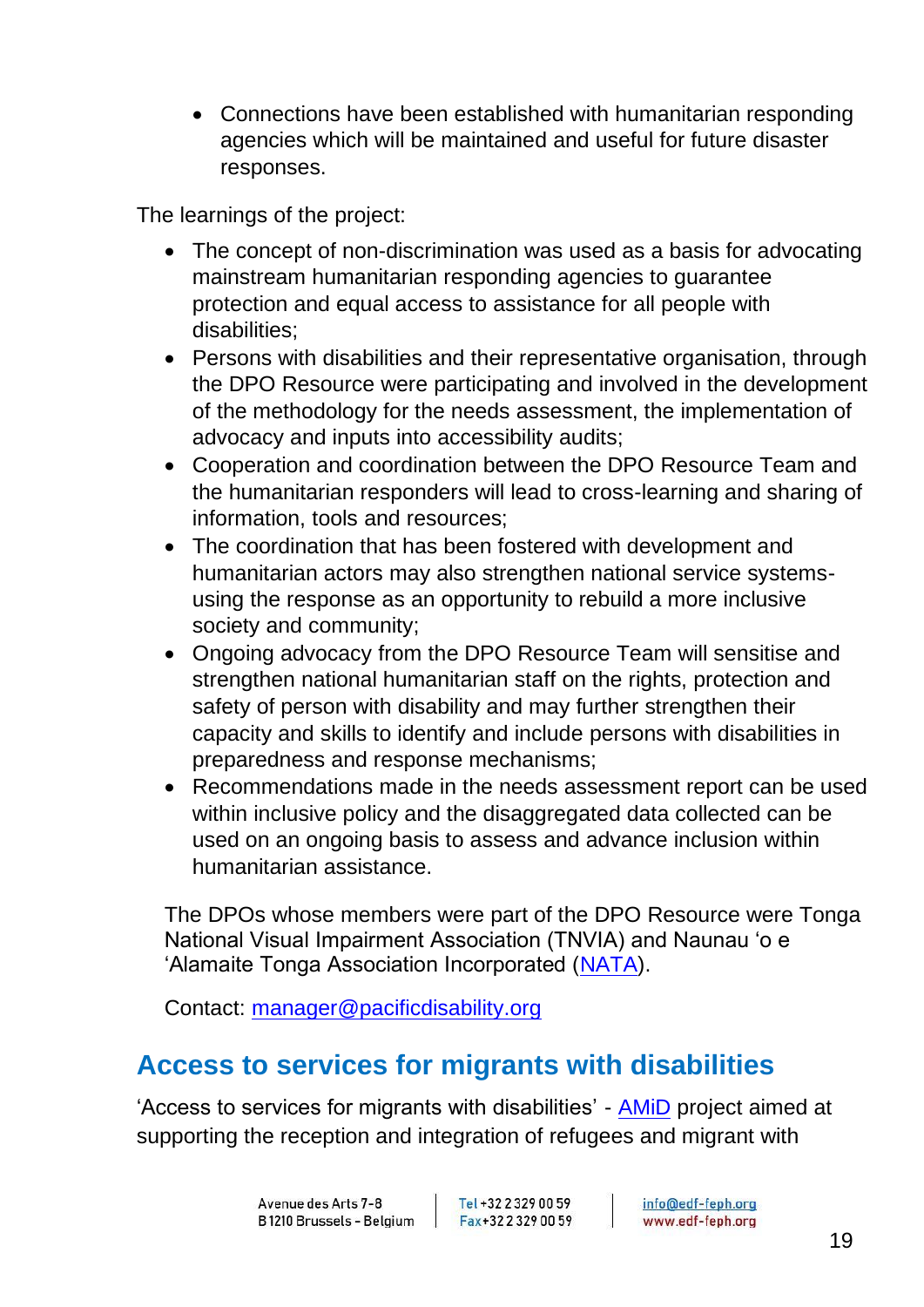disabilities.<sup>15</sup> The European Disability Forum and our [Greek](http://www.esaea.gr/) and [Italian](http://www.dpi-europe.org/organizations-members-of.html) members were part of the project.

The [Needs Assessment tool](https://amidproject.eu/) (NAT) was developed by the project. NAT is an interactive platform to identify refugees and migrants with disabilities, when arriving in the European Union. It aims at

- supporting NGOs and local authorities in the assessment of the support needs of migrants and refugees with disabilities, and to provide them with the adequate responses for inclusion in society;
- improving their registration process, as it can be used at any stage of the asylum procedure and/or of the reception process;
- increasing the knowledge and responses of multi-disciplinary professionals working with migrants and/or persons with disabilities.

NAT takes a human rights-based approach to assessing the support needs of persons with disabilities, and is based on the [Washington Group short set](http://www.washingtongroup-disability.com/washington-group-question-sets/short-set-of-disability-questions/)  [of disability questions developed to identify persons with disabilities during](http://www.washingtongroup-disability.com/washington-group-question-sets/short-set-of-disability-questions/)  [data collection.](http://www.washingtongroup-disability.com/washington-group-question-sets/short-set-of-disability-questions/)

AMiD project also delivered training for professionals and local organisations working in migrants and refugees' services and analysed the situation of refugees with disabilities in Austria, Greece, Finland and Italy.<sup>16</sup>

The final project conference underlined the importance of a stronger and better collaboration between DPOs and the organisations working with migrants.

Contact: European Association of Services providers for Persons with Disabilities at [info@easpd.eu.](mailto:info@easpd.eu)

16 The training modules and the country reports can be found on the [AMiD website.](https://www.easpd.eu/en/content/amid)<br>Avenue des Arts 7-8 **Tel +32 2 329 00 59** Tel +00 59 info@edf-feph.org B1210 Brussels - Belaium Fax+32 2 329 00 59 www.edf-feph.org

<sup>15</sup> EDF participates in this project together with European Association of Services Providers for persons with disabilities and several European and national DPOs and service providers. More information on th[e AMiD website.](https://www.easpd.eu/en/content/amid) The project ends in December 2019.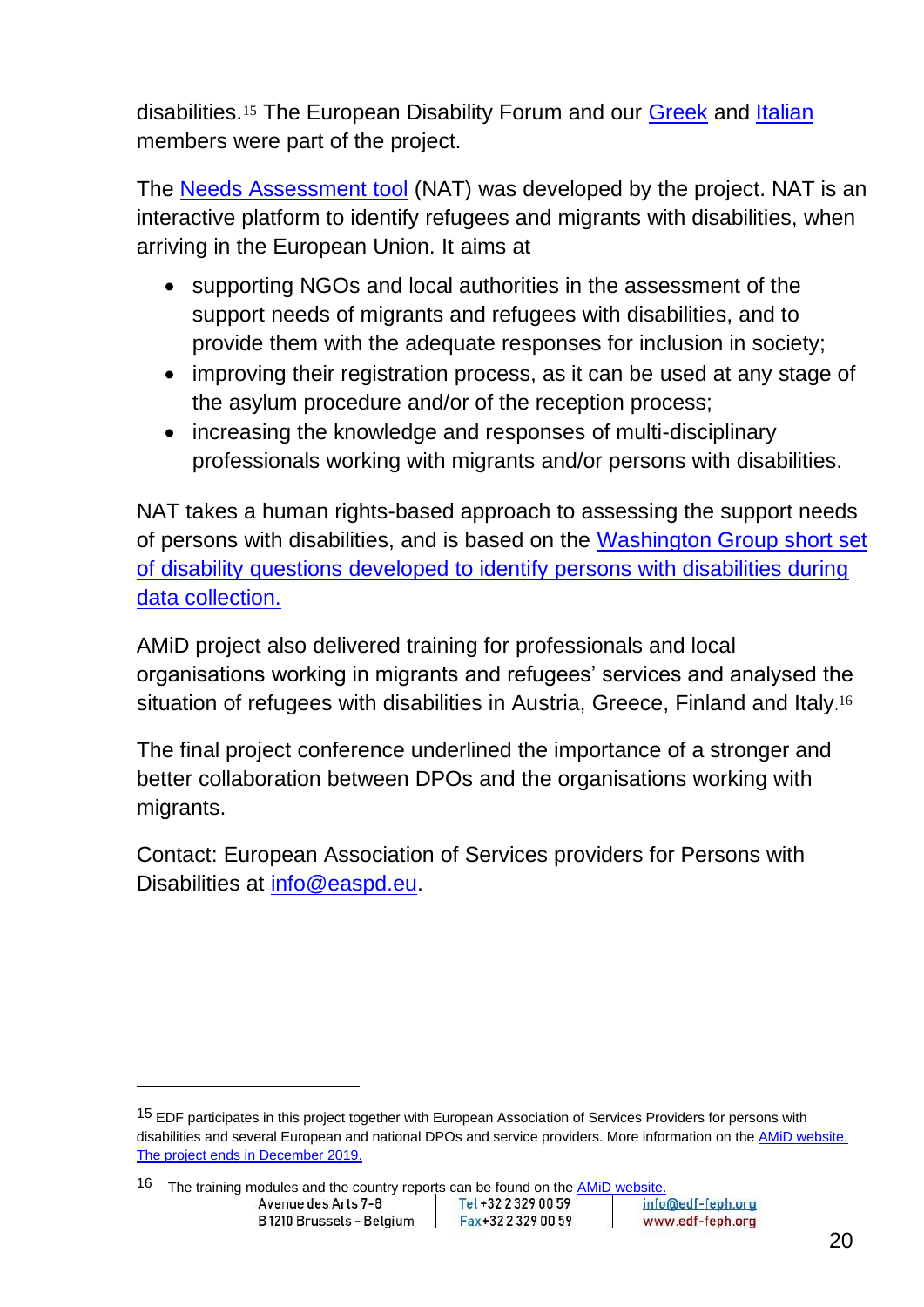# <span id="page-21-0"></span>**Ideas and recommendations**

Based on a short review of our members and partners' work, actions which can be taken by DPOs could include:

## <span id="page-21-1"></span>**Ideas to consider**

#### **Support migrants, including refugees**

- Create links between host and refugee/migrant communities and peer support networks between persons with disabilities from the host country and refugees and migrants with disabilities;
- Organise an awareness raising campaign to inform refugees and migrants with disabilities about the CRPD and the contact details of DPOs, equality bodies and service providers at local and national level
- Support refugees and migrants with disabilities in accessing mainstream services, such as shelter and housing, food distribution, poverty reduction and income generation (including employment), mainstream education, health care, protection against discrimination and legal advice.

#### **Involve refugees and migrants in your work**

- Recruit refugees and migrants with disabilities and welcome them in your team;
- Consult and involve refugees and migrants with disabilities and organisations supporting them in your work, and in the decisionmaking processes of your organisations, such as through participation in your governing bodies;
- Consult refugees and migrants with disabilities about their main concerns and provide accessible information on how to find solutions in the local context, on the available services and barriers and how to overcome them;
- Involve cultural mediators to ensure a meaningful involvement of refugees and migrants in your work;
- Ensure that the perspectives of refugees and migrants with disabilities are included in your advocacy and communication work, and in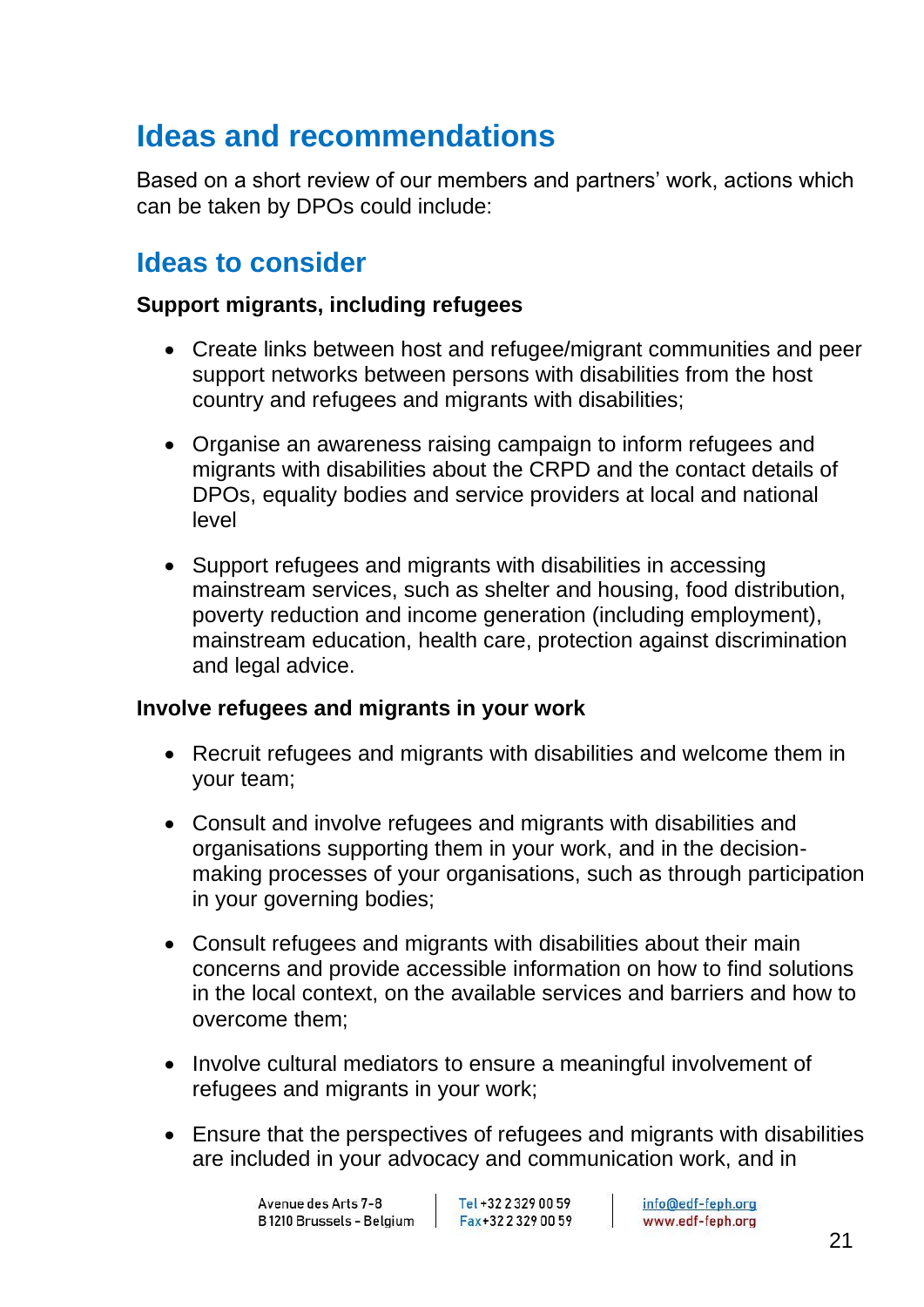particular the perspectives of women and girls, unaccompanied minors, older people, LGBTI people, people from ethnic minorities, people with intellectual disabilities, people with mental health or psychosocial disabilities, deaf-blind people, persons with multiple disabilities, as they are at a higher risk of violence, exploitation and abuse;

• Train your staff and members about the specific concerns of refugees and migrants with disabilities, build their capacity to engage in policy making on refugee and migration response and do so in collaboration with refugees and migrants with disabilities.

#### **Create alliances with other organisations**:

- Build an alliance between local disability service providers, local DPOs and refugees with disabilities to bring about a fundamental improvement of the condition of refugees with disabilities;
- Create links between the disability movement and the civil society organisations and agencies working refugees and migrants in general;
- Work closely with international and EU refugee agencies and encourage them to include refugees with disabilities in their programmes.

## <span id="page-22-0"></span>**Advocacy towards policy makers**

- Discuss inclusion of refugees and migrants with disabilities with the government structures responsible for promoting the rights of persons with disabilities:
- Advocate with government structures that all policy measures should include the voices of refugees and migrants with disabilities and not perpetuate exclusion and segregation;
- Request that the government involve and consult with representative organisations of persons with disabilities, including children with disabilities in developing programmes to include and support refugees and migrants with disabilities in society (e.g. vocational training programs, learning of job search techniques, information on labour legislation in the country, information on employment opportunities, provision of support for the development of business schemes, implementation of subsidized employment programs, etc.);
- Advocate for the adoption of programmes and activities focusing on

Avenue des Arts 7-8 B1210 Brussels - Belaium Tel +32 2 329 00 59 Fax+32 2 329 00 59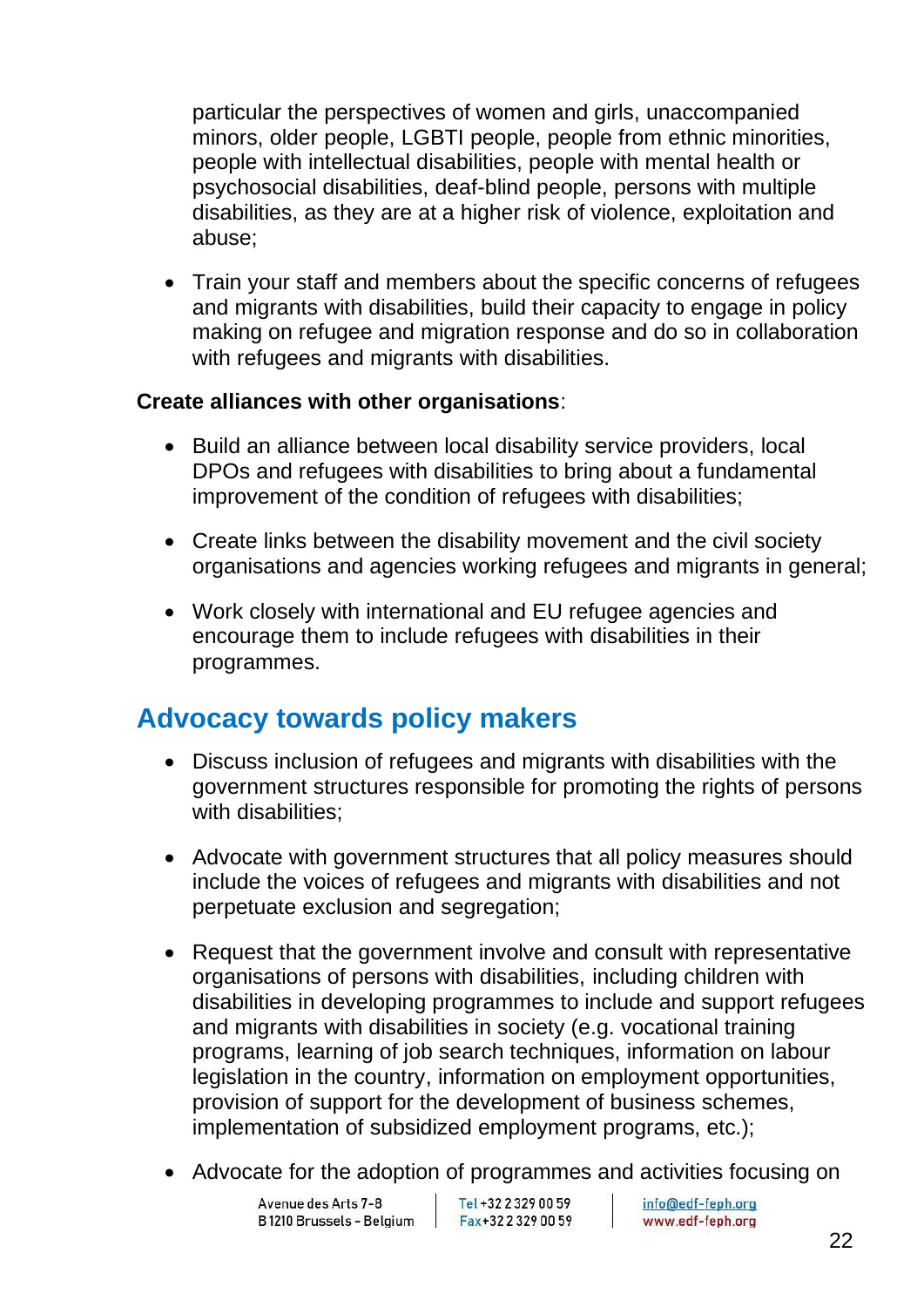families with children with disabilities, in collaboration with DPOs. Such activities could include creative and educational activities for the children and peer counselling for the parents of the children with the disabilities;

- Advocate for collection of data disaggregated at least by age, gender and disability, using the [Washington Group short set of questions;](http://www.washingtongroup-disability.com/washington-group-question-sets/short-set-of-disability-questions/)
- Advocate for funding of training of professionals working with refugees and migrants with disabilities in the human rights-based approach to disability and the identification and support needs of persons with disabilities, as to improve case management.

## <span id="page-23-0"></span>**Advocacy towards service providers and the larger community**

- Ensure that all mainstream services provided to refugees and migrants are inclusive of and accessible to persons with disabilities;
- Identify partners who may be able to build capacity for inclusion of persons with disabilities in programmes and mainstream services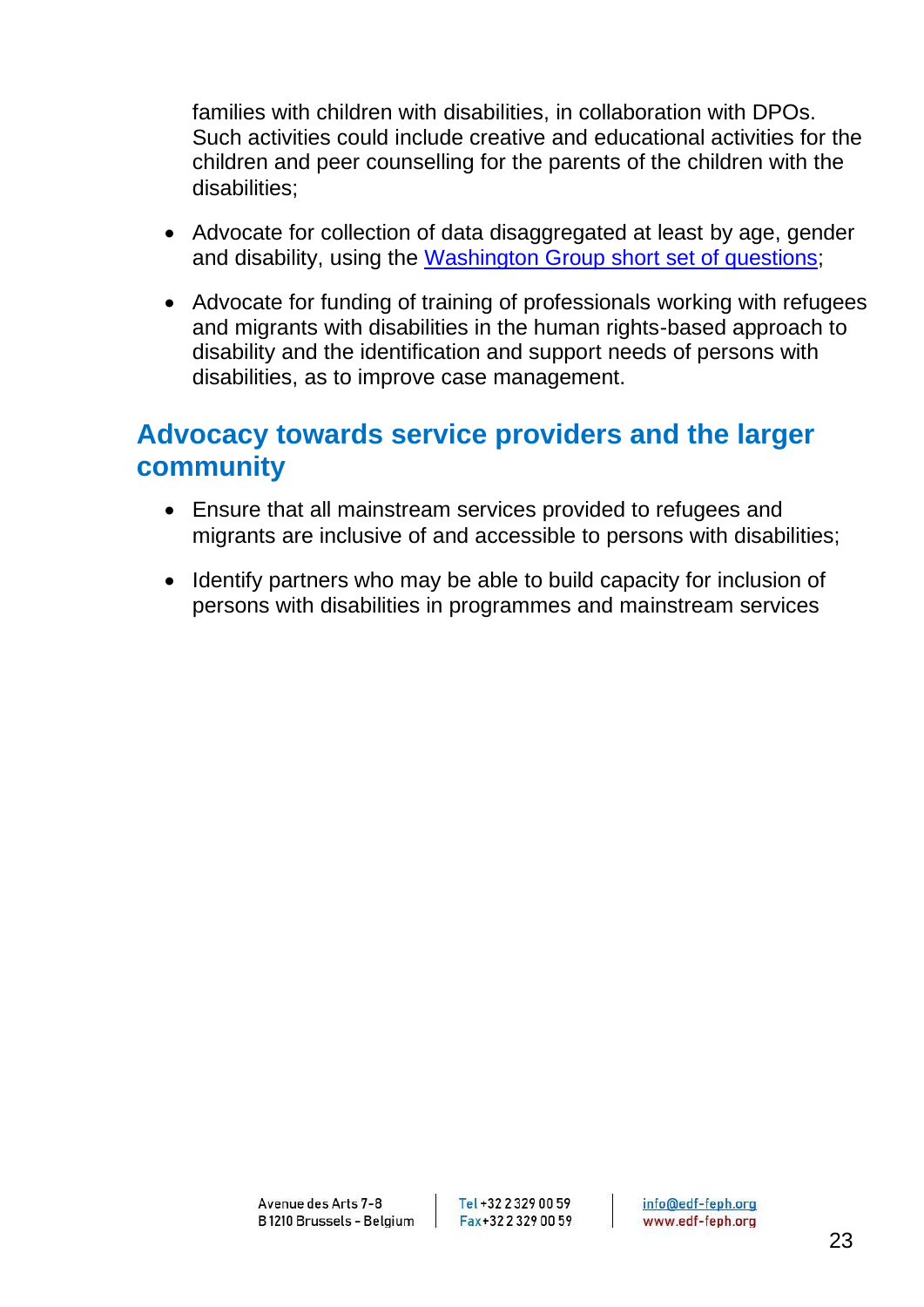# <span id="page-24-0"></span>**Contact the EDF secretariat**

Catherine Naughton, Director [catherine.naughton@edf-feph.org](mailto:catherine.naughton@edf-feph.org)

An-Sofie Leenknecht, Human Rights Coordinator [ansofie.leenknecht@edf-feph.org](mailto:ansofie.leenknecht@edf-feph.org)

Should you have any problems in accessing the documentation, please contact the EDF Secretariat Telephone: +32 (0) 2 329 00 59 Email: [info@edf-feph.org](mailto:info@edf-feph.org)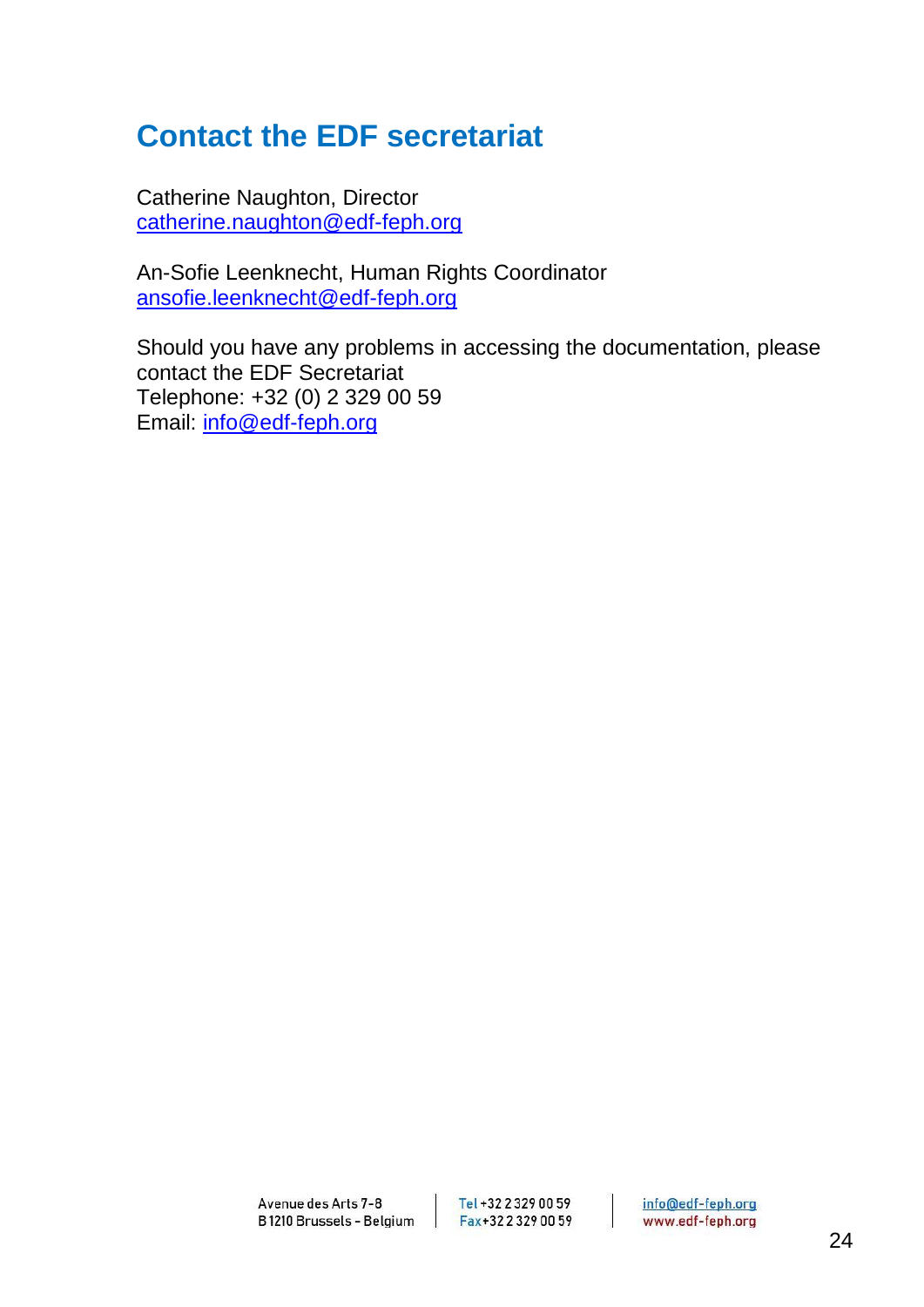# <span id="page-25-0"></span>**Annex**

## <span id="page-25-1"></span>**[Fleeing Syria in a wheelchair](http://www.edf-feph.org/newsroom/news/fleeing-syria-wheelchair-story-nujeen-mustafa)**

My name is Nujeen Mustafa and I am 18 years old. I am from Syria and I grew up in Aleppo. When the war started, we could not evacuate easily because of my disability, particularly as we were living on the 5th floor of a building with no elevator. I felt like I was a barrier for the safety of my family. Everybody was trying to be strong for me. It was very stressful and depressing. Our worst fear was that the army would break into the city and that we wouldn't be able to leave after that, so we fled. It turned out to be a wise decision. We first fled to Turkey and in August 2015, crossed the Mediterranean sea, got to Greece and from there to Germany.

'Why did you bring her?', people wondered with surprise and shock. There was even a debate whether we should bring my wheelchair on the boat because it would be too heavy. I was told I was the first person in wheelchair to arrive in Greece. Camps are hastily built and nobody expects that people with disabilities will be coming.

The camp in Moria in Lesbos, Greece, was not accessible so I had to change camps. But everyone who arrives in Lesbos must go to Moria first. I was lucky not to stay there long. Many other people with disabilities have to stay there much longer than me. As a refugee with disability you have to be a good "bladder holder", as you don't find many accessible toilets. For example, I couldn't use the toilets in Moria because there were no ramps. The terrain was also very bumpy and I got bruises. People think you're sitting comfortable in your wheelchair doing nothing. As a matter of fact, it really hurts. If there was a slope, I was afraid to roll out of my wheelchair. We also had to sleep outdoors on cardboard boxes.

Like all people with disabilities, I am often told that I can't do anything, but so far I have proven everyone wrong. Refugees with disabilities, like all other people, deserve to have access to services, like toilets and showers in the camps. These are simple things. People with disabilities should be considered in conflict situation, as well as in normal daily life. Our needs are not different in daily life than in conflict. I feel lucky that I now have a normal life in Germany. I go to school and I can dream of my future again. But there are still so many other refugees with disabilities in camps facing the same barriers to access even basic services. They should not be forgotten or ignored.

Nujeen wrote a book in collaboration with journalist Christina Lamb:

Tel +32 2 329 00 59 Fax+32 2 329 00 59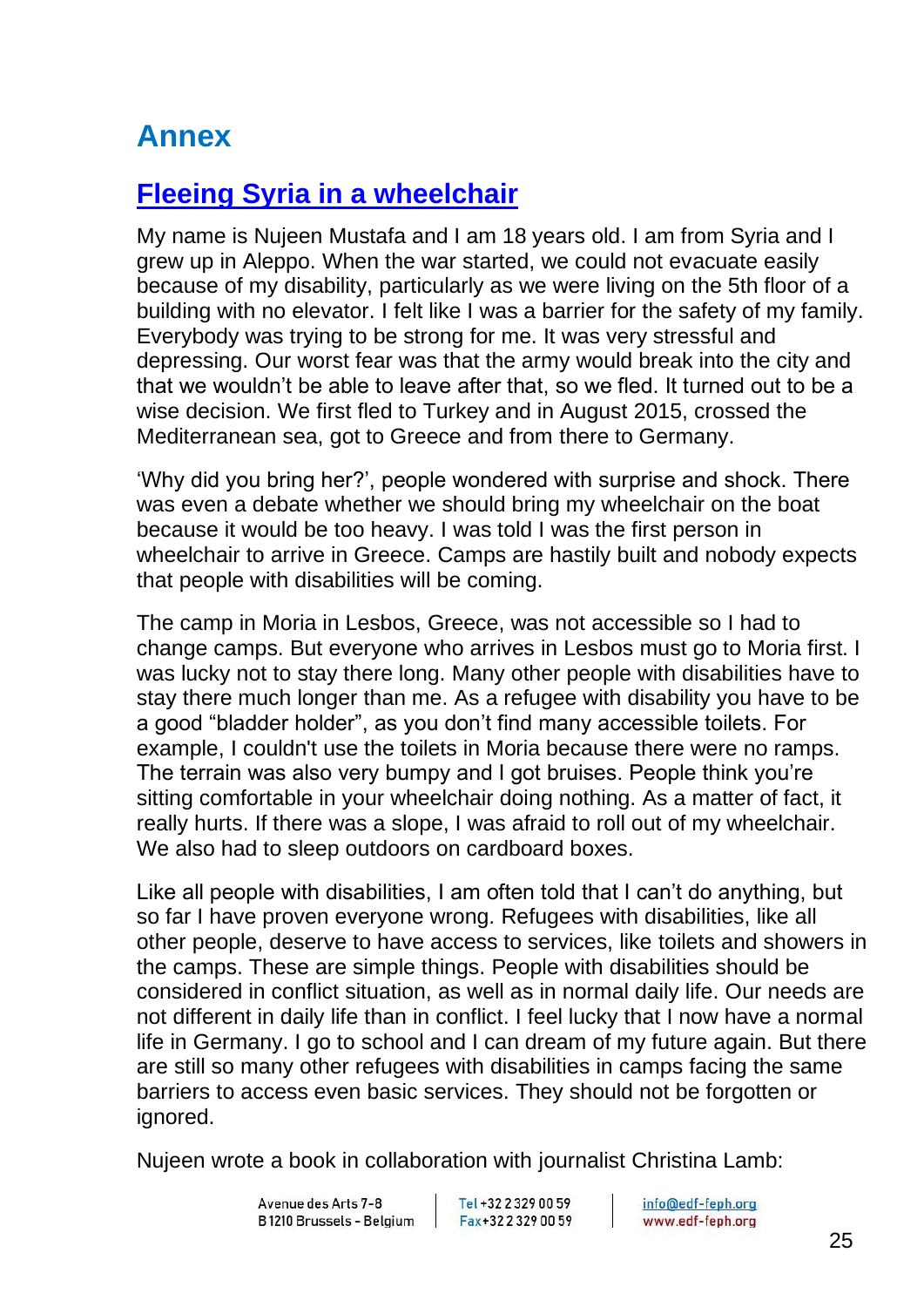["Nujeen: One Girl's Incredible Journey from War-torn Syria in a Wheelchair"](http://www.edf-feph.org/newsroom/news/fleeing-syria-wheelchair-story-nujeen-mustafa)

. You can purchase it through the usual online and physical retailers (for example, Amazon)

Special thanks to Human Rights Watch for putting us in contact with her.